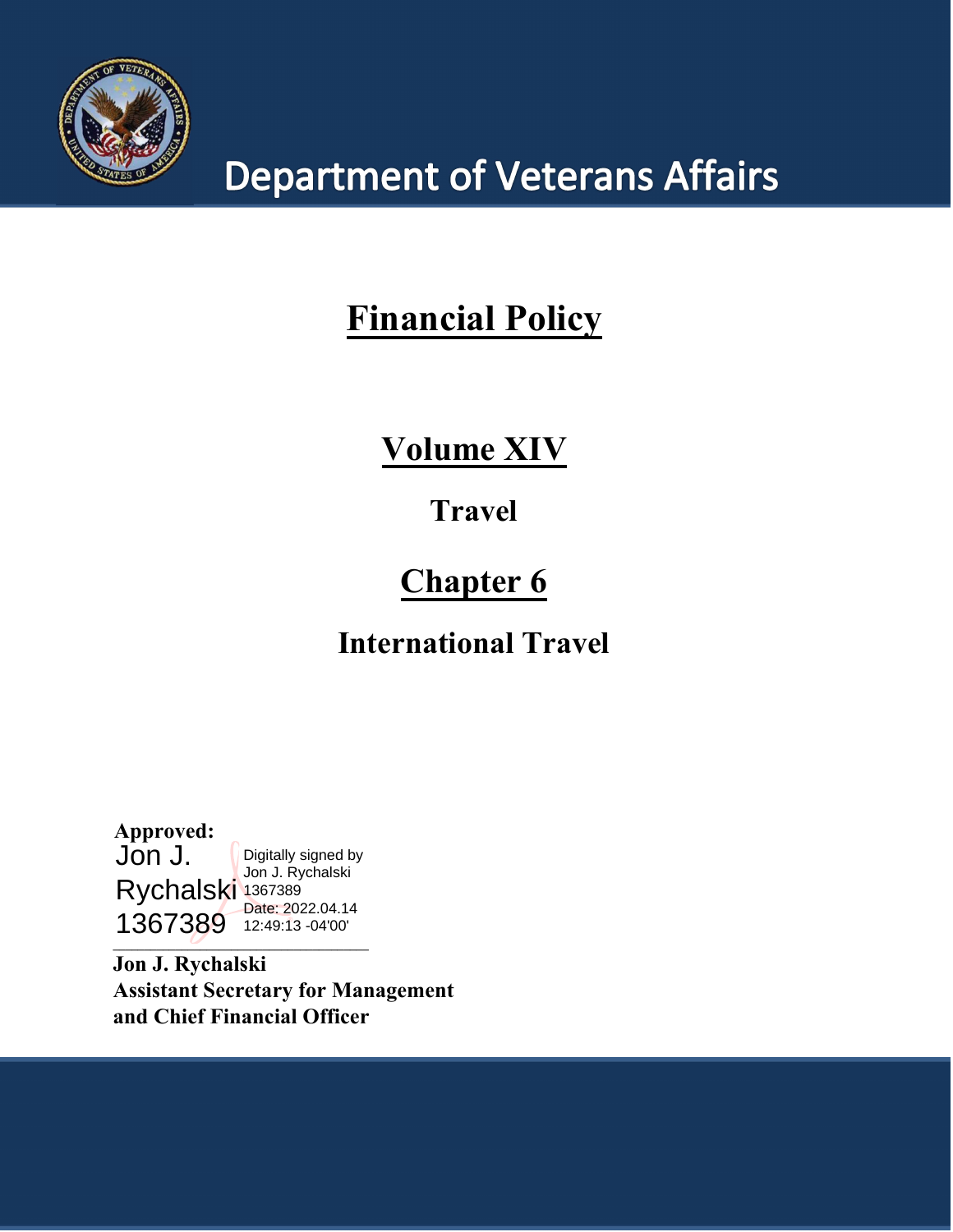| 060502 VA Form 0900, Foreign Travel Country Clearance Application 7 |
|---------------------------------------------------------------------|
|                                                                     |
|                                                                     |
|                                                                     |
|                                                                     |
|                                                                     |
|                                                                     |
| 060509 Domestic Employee Teleworking Overseas (DETO) Clearance 19   |
| 060510 National Security Requirements of Executive Officials 19     |
|                                                                     |
| .21                                                                 |
|                                                                     |
|                                                                     |
|                                                                     |
|                                                                     |
|                                                                     |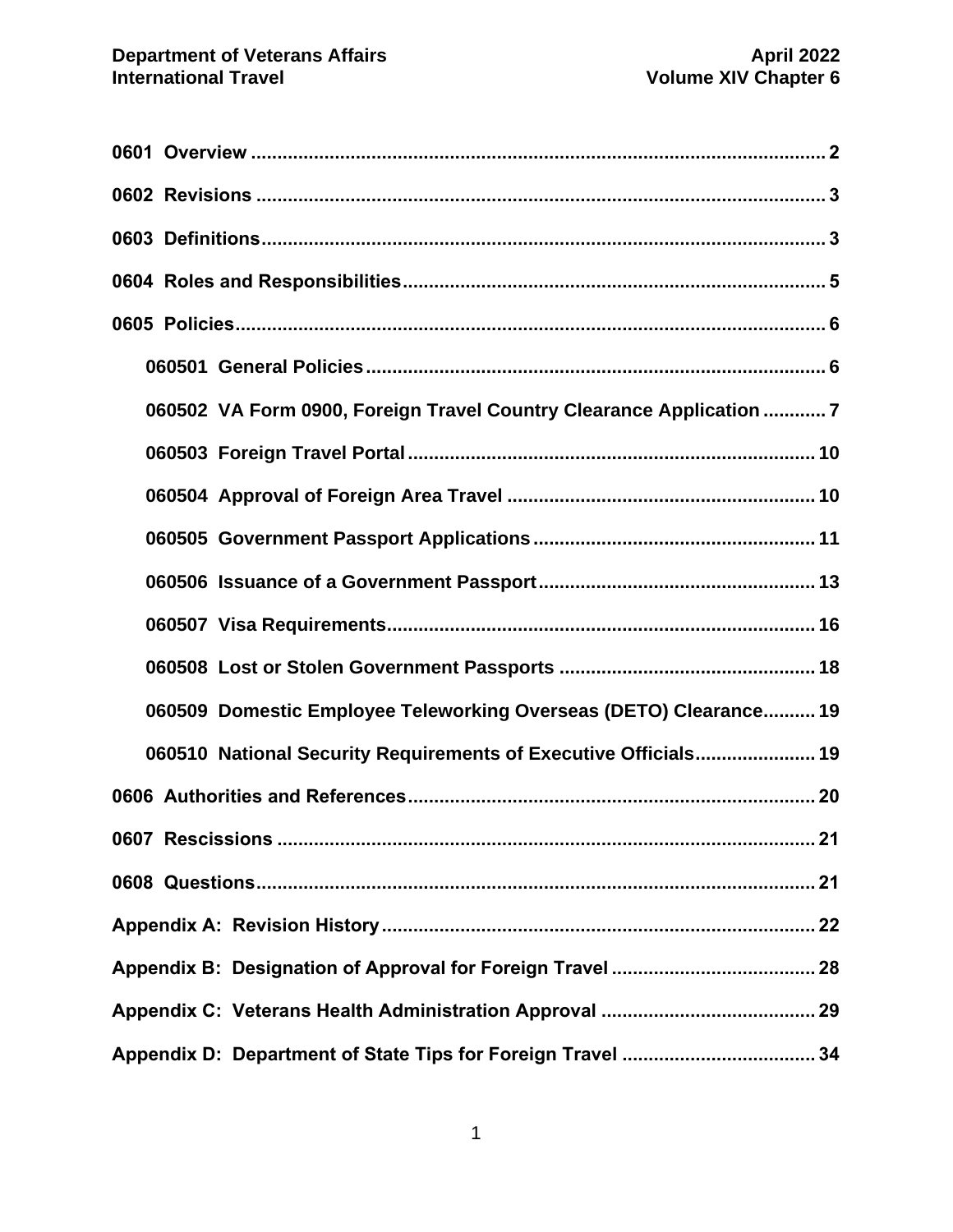#### <span id="page-2-0"></span>**0601 Overview**

This chapter establishes the Department of Veterans Affairs' (VA) financial policies for international (foreign) travel. Travelers should familiarize themselves with the information contained in this chapter before initiating travel outside the United States (U.S.) and its territories. Foreign travel is subject to all the requirements contained in Title 41, Subsection F, Code of Federal Regulations (FTR), Chapters 300 through 304; 22 C.F.R., PART 51, Passports; and VA Financial Policy Volume XIV Travel.

Key points covered in this chapter:

- VA employees representing VA on official travel to a foreign area are required to:
	- $\circ$  Initiate a request for all foreign area travel using the Foreign Travel Portal by obtaining Supervisor or Service Chief approval on VA Form 0900, Foreign Travel Country Clearance Application, and submit no later than 60 calendar days in advance of the travel departure date, or 90 calendar days in advance if travel involves approved telework;
	- o Submit a foreign travel approved VA Form 0900, via email to VA Financial Services Center (FSC), no later than 30 calendar days in advance of commencing travel to allow for country clearance and required visas to be obtained;
	- o Perform travel while in an official duty status; and
	- $\circ$  Conduct travel activities under an approved travel authorization (TA);
- Any foreign travel request combining personal travel with official foreign travel will be disallowed if the number of personal days exceeds the number of official travel days;
- Travelers on official foreign travel using a Government passport may not enter the destination foreign country until the country clearance is obtained;
- Employees applying for DETO arrangements must submit the required telework and country clearance forms (VA Form 0740, VA Form 0900 and VA Form 10228) for Chief of Mission (COM) approval.
- VA executive officials, at or above the rank of Assistant Secretaries (or their equivalent) are required to submit a foreign travel proposal/request to the National Security Staff of the White House for approval (Section 060510); and
- VA employees having a "Secret" or higher security clearance must notify the Office of Operations and Security Preparedness (OSP) when they will be out of the country on either personal or official Government travel.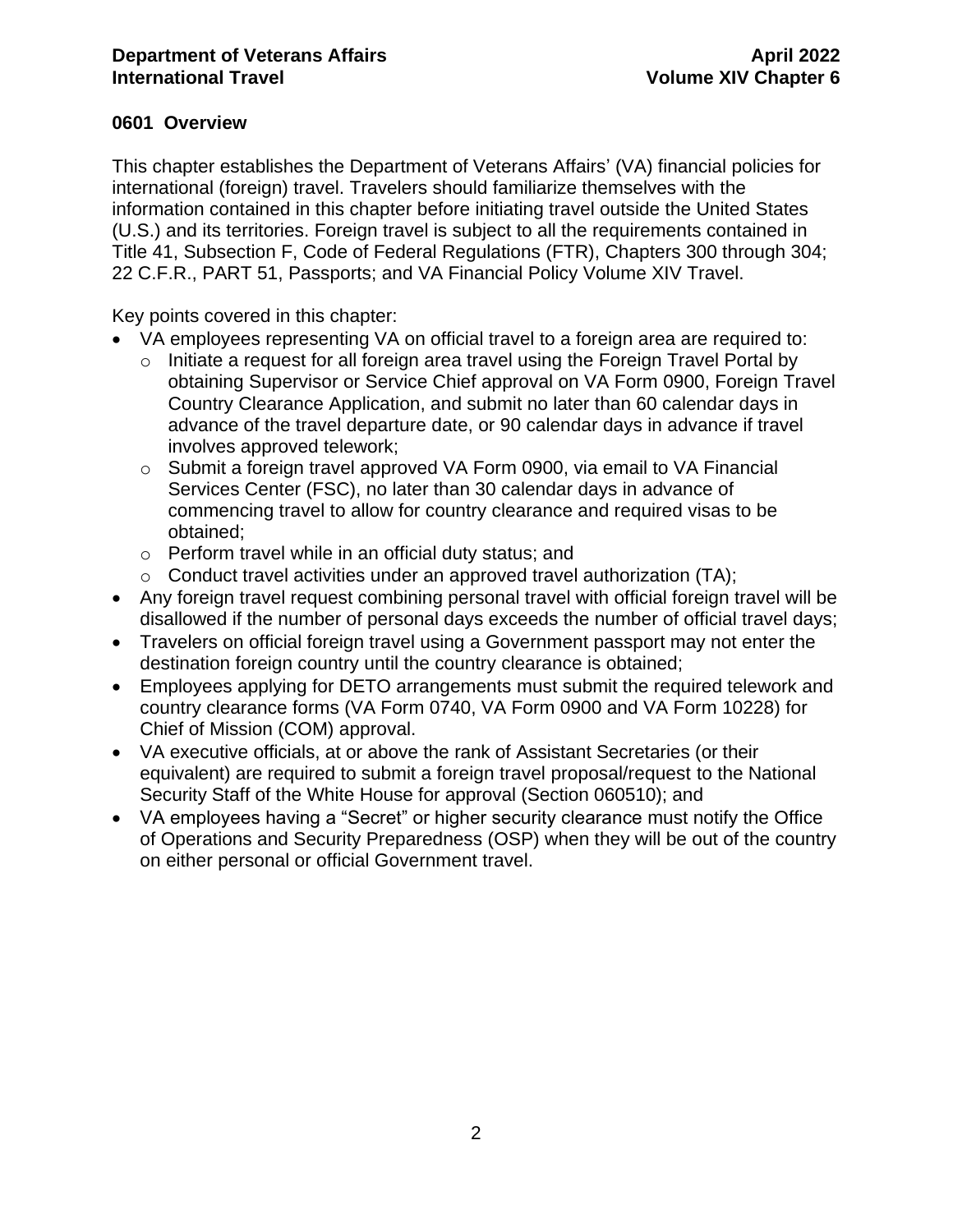#### <span id="page-3-0"></span>**0602 Revisions**

| <b>Section</b>                                       | <b>Revision</b>                                                                                                                                                            | <b>Office</b>        | <b>Reason for</b><br>Change                                                      | <b>Effective</b><br><b>Date</b> |
|------------------------------------------------------|----------------------------------------------------------------------------------------------------------------------------------------------------------------------------|----------------------|----------------------------------------------------------------------------------|---------------------------------|
| 0601 Overview                                        | Updated Key points to<br>include bullet regarding<br>VA Form 10228 for<br><b>Domestic Employees</b><br><b>Teleworking Overseas</b><br>(DETO) application<br>process change | <b>OFP</b><br>(047G) | <b>CTCCS</b> created<br>VA Form 10228,<br><b>DETO</b><br>application             | April 2022                      |
| 060505<br>Government<br>Passport<br>Applications     | Updated to clarify VA<br>will pay application fee<br>employees traveling in<br>an official status                                                                          | <b>OFP</b><br>(047G) | <b>CTCCS</b> clarified<br>payment of<br>application fee                          | April 2022                      |
| 060509<br>Teleworking in a<br><b>Foreign Country</b> | Section updated to<br>reference VA Form<br>10228 and process for<br>domestic employees<br>stationed overseas to<br>telework                                                | <b>OFP</b><br>(047G) | New VA form<br>10228<br>application for<br>overseas<br>employees to<br>telework. | April 2022                      |
| 0606 Authorities<br>and References                   | Updated to include<br>reference link for VA<br>Form 10228.                                                                                                                 | <b>OFP</b><br>(047G) | Created new VA<br>form for<br>overseas<br>employees to<br>telework               | April 2022                      |

Refer to Appendix A, Revision History for previous revision history.

#### <span id="page-3-1"></span>**0603 Definitions**

**Dangerous Country** – Dangerous countries are those where travel warnings have been issued by the Department of State (DoS) (refer to DoS Travel Advisories website). Travel warnings are issued when conditions in a certain country or location might affect traveler safety and security. The list of identified countries changes frequently.

**Diplomatic Government Passport** – A Government passport issued by Special Issuance Agency (SIA) at their discretion, to certain officers and employees of the U.S. government and their dependents who are traveling abroad on diplomatic duties.

**Embassy** – The official diplomatic office that represents a country within another country (e.g., the U.S. Embassy in Canada represents the U.S. in matters involving the two countries).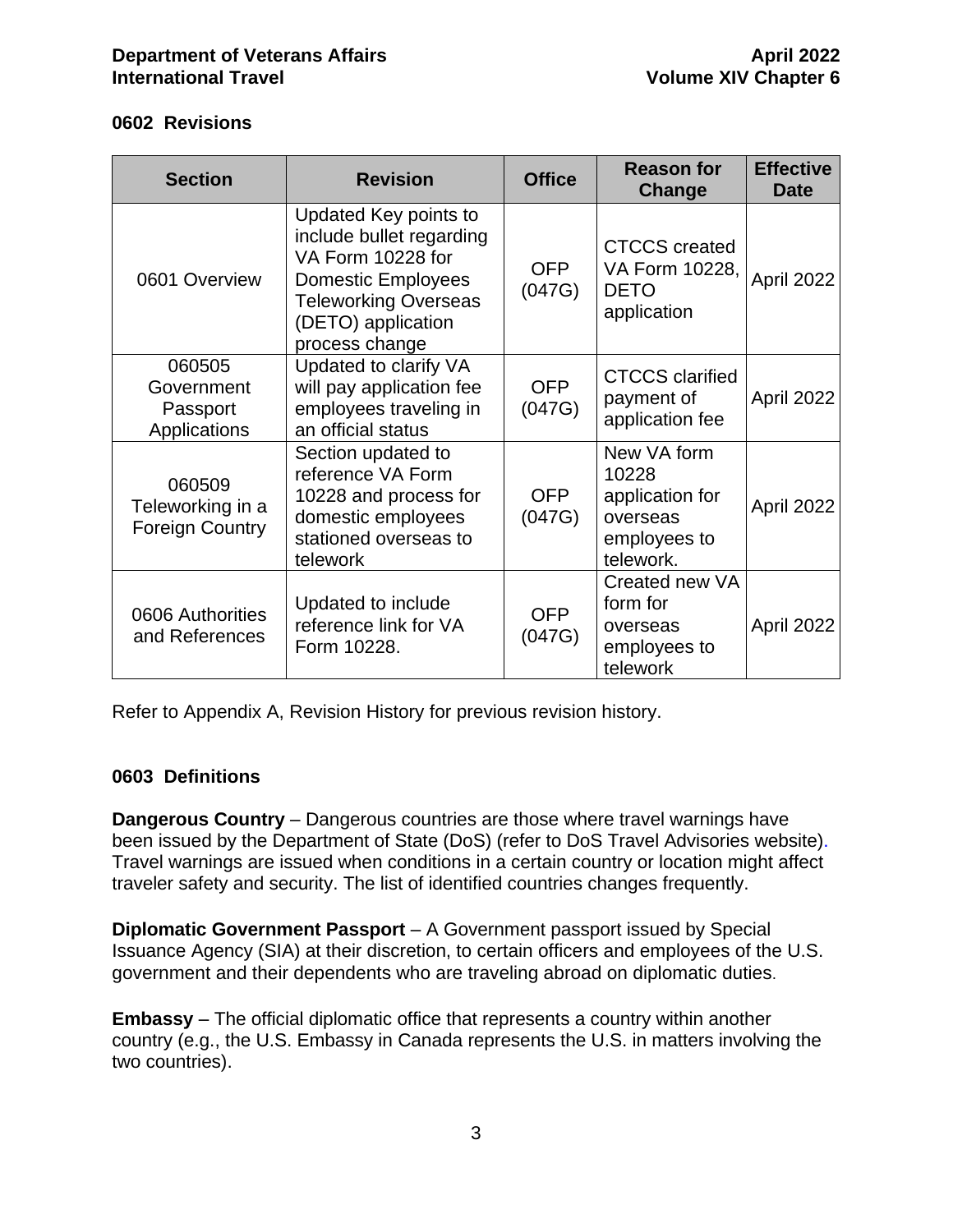#### **Department of Veterans Affairs April 2022 International Travel <b>Volume** XIV Chapter 6

**Foreign Country** – For foreign travel considerations, any country or government not part of the U.S. is considered a foreign country. The U.S. is defined by all 50 states, the District of Columbia, its U.S. Territories and Possessions to include the Commonwealth of Puerto Rico, the Northern Mariana Islands, Guam and the U.S. Virgin Islands.

**Foreign Government** – A non-U.S. governmental entity; any international or multinational organization whose membership is composed of non-US governmental entities; and anyone acting as an agent or representative of a non-US governmental entity, an international organization, or a multinational organization.

**Government Passport** – A travel document issued by SIA, attesting to the identity and nationality of the bearer for the sole purpose of representing the Government on official matters in a foreign area country. A Government passport is either issued as an Official or Diplomatic passport.

**Invitation** – An official document inviting an employee to visit a country representing VA for a specified purpose.

**Number of Days** – The number of foreign travel days will include holidays and weekends and any days away from the facility that occur within the approved travel period. The number of foreign travel days is not prorated or reduced in any way because of a part-time appointment.

**Official Duty Status** – A work status indicating that the employee is in an official capacity related to the duties of their position.

**Official Government Passport** – Issued to officials or employees of the U.S. government and their dependents who are traveling abroad on official duties.

**Official Travel** – Travel under an approved TA to and from an employee's official station or other authorized points of departure and a temporary duty location, travel between two temporary duty locations, or relocation at the direction of VA.

**Outside of the Continental United States (OCONUS)** – Includes both foreign areas and non-foreign areas:

- 1. Foreign areas are any area including the Trust Territories of the Pacific Islands, situated both outside the continental U.S. (48 contiguous States and the District of Columbia) and the non-foreign areas.
- <span id="page-4-0"></span>2. Non-foreign areas include the states of Alaska and Hawaii, the Commonwealths of Puerto Rico and the Northern Mariana Islands, Guam, the U.S. Virgin Islands, and the territories and possessions of the U.S. (excludes the former Trust Territories of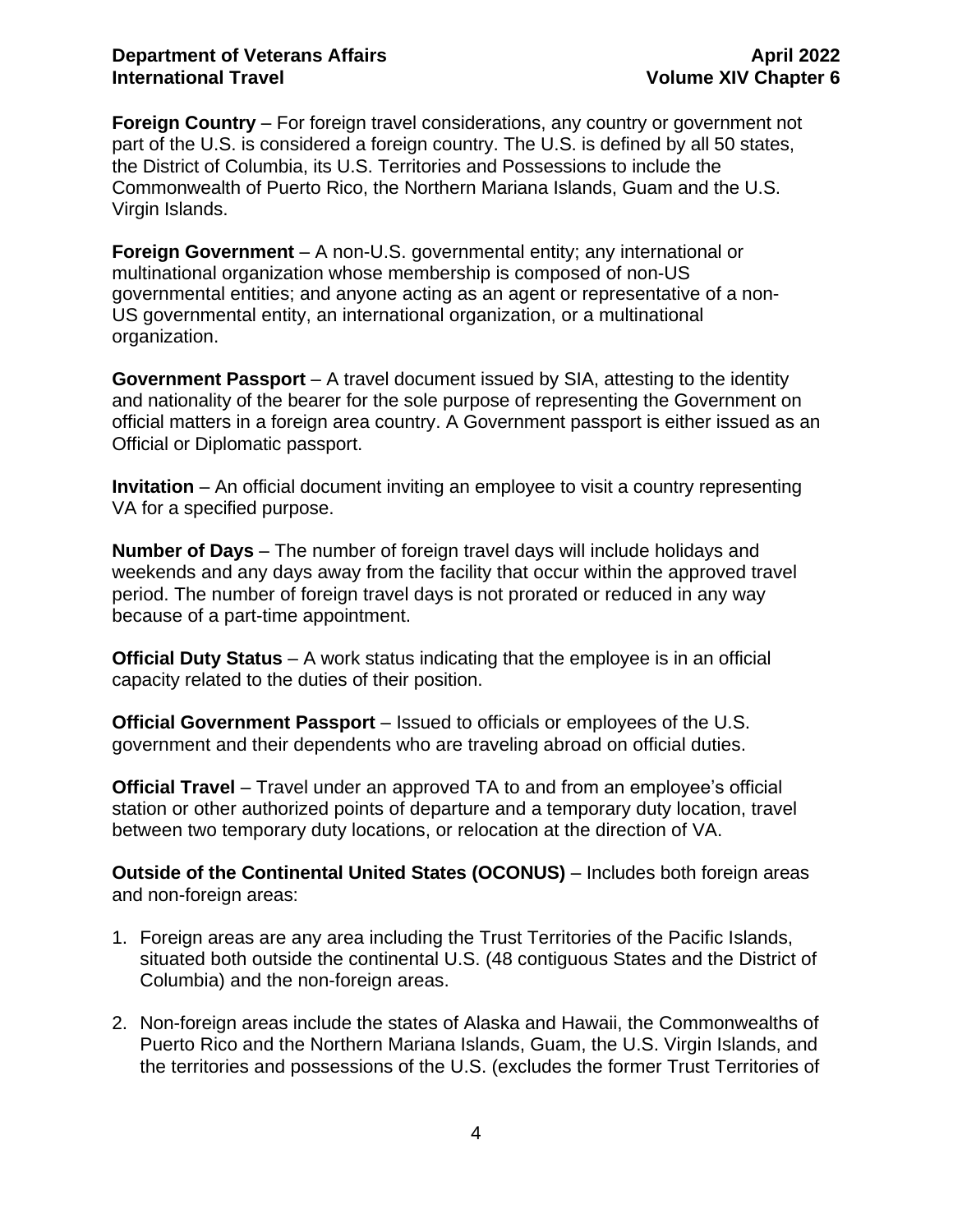the Pacific Islands, which are considered foreign areas for the purposes of 41 C.F.R.).

**Special Issuance Agency (SIA)** – SIA is an agency within DoS, located in Washington, DC, responsible for issuing no fee Government Official or Diplomatic passports to citizens traveling to a foreign area for the U.S. Government, their dependents (if authorized), and certain others who are exempt by law from payment of a passport fee.

#### <span id="page-5-0"></span>**0604 Roles and Responsibilities**

**Assistant Secretary for Management and Chief Financial Officer (ASM/CFO)** has designated the positions in Appendix B, Designation of Approval for Foreign Travel, with the authority to approve employee foreign travel activities.

**VA Chief of Staff (COSVA)** is responsible for authorizing foreign travel for SECVA, Under Secretaries, Assistant Secretaries, and Other Key Officials, as designated by the ASM/CFO in Appendix B, Designation of Approval for Foreign Travel. No further redelegation is authorized.

**Under Secretaries, Assistant Secretaries, Other Key Officials, Principal Deputy Under Secretaries, Deputy Under Secretary for Health, Network Directors, and Medical Center Directors** are responsible for authorizing foreign travel of their employees in accordance with Appendix B, Designation of Approval for Foreign Travel, with no further re-delegation authorized.

**VA Financial Services Center (FSC)** responsibilities include:

- The Executive Director, FSC has the designated authority from the ASM/CFO to perform a final review and sign all VA Form 0900s;
- Administering all operational actions related to the Government passport process, including the accountability of all VA Government passports issued;
- Documenting approved Permanent Change of Station (PCS) TAs to substantiate foreign travel approval has been obtained; and
- Providing annual reporting of all foreign travel to DoS.

**Office of Operations, Security and Preparedness (OSP)** is responsible for coordinating with the National Security Staff of the White House to obtain approval for all foreign travel proposals/requests by executive branch officials at or above the rank of Assistant Secretaries (or their equivalent), on behalf of the VA executive employees.

**Foreign Travel Approving Officials** are responsible for authorizing in advance all official travel to foreign areas.

**Approving Officials (AO)** are responsible for completing required travel training, being knowledgeable of the employee's travel plans, ensuring travelers are under official duty travel status before approving TAs.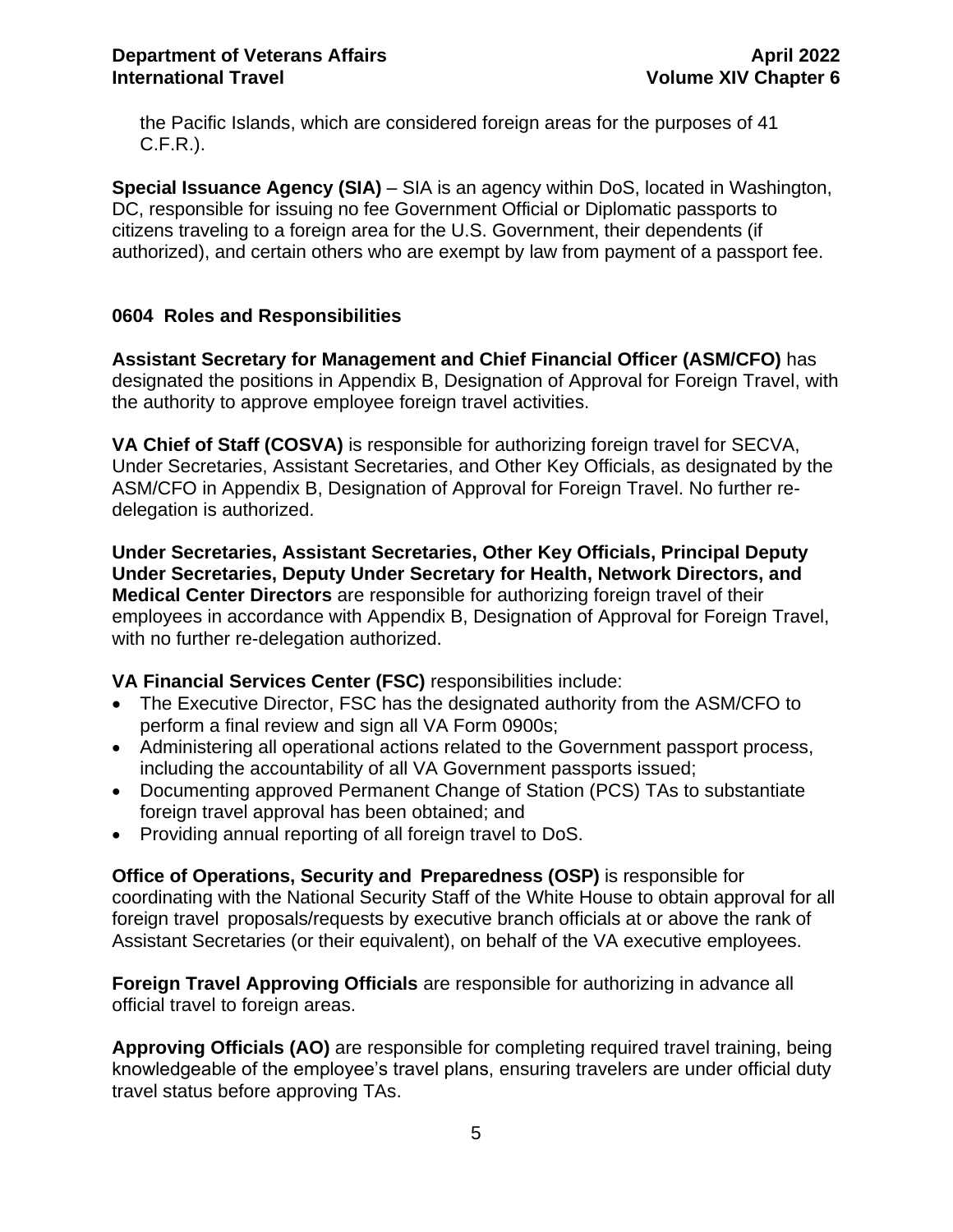**Travelers** will be knowledgeable of 41 C.F.R., VA travel policy, and any other agencyspecific guidance (e.g., travel notices); minimize costs, ensure travel is approved in advance; arrange travel using VA's travel system; comply with VA's travel charge card program guidance in VA Financial Policy Volume XVI Chapter 2, Government Travel Charge Card Program; submit all travel claims on time, and return their Government passport to FSC within 5 business days upon return to the official station.

**Chief of Mission (COM)** is usually the U.S. Ambassador or U.S. embassy employee designated with the responsibility for determining whether to grant Government employees on official travel entry into a foreign country on behalf of the U.S. embassy located in the destination country. Approves Domestic Employee Telework Overseas arrangements before granting entry.

**National Security Office of the White House** is responsible for approving foreign travel proposals/requests for executive branch officials at or above the rank of Assistant Secretaries (or their equivalent).

#### <span id="page-6-0"></span>**0605 Policies**

#### <span id="page-6-1"></span>**060501 General Policies**

- A. Foreign travel for all VA employees is a privilege that carries responsibility, accountability, and risk. All VA employees are required to obey the laws of the foreign area while on official travel.
- B. All travelers to a foreign area will represent the VA consistent with 5 C.F.R. Part 2635, Standards of Ethical Conduct for Employees of the Executive Branch.
- C. Before initiating a request for foreign travel, travelers are required to determine if the foreign area location is deemed a dangerous country using the DoS Travel Advisories website. Travel to dangerous countries and locations should only be approved and undertaken after careful consideration of the associated risks. DoS determines final approval for travel to dangerous countries and may deny country clearance.
- D. VA employees performing travel to a foreign area can refer to Appendix D, Department of State Tips for Foreign Travel for information on ensuring a safe trip.
- E. FSC will notify OSP of each employee traveling out of the country on official Government business. Based upon the destination country, OSP will provide the appropriate country briefing to the employee.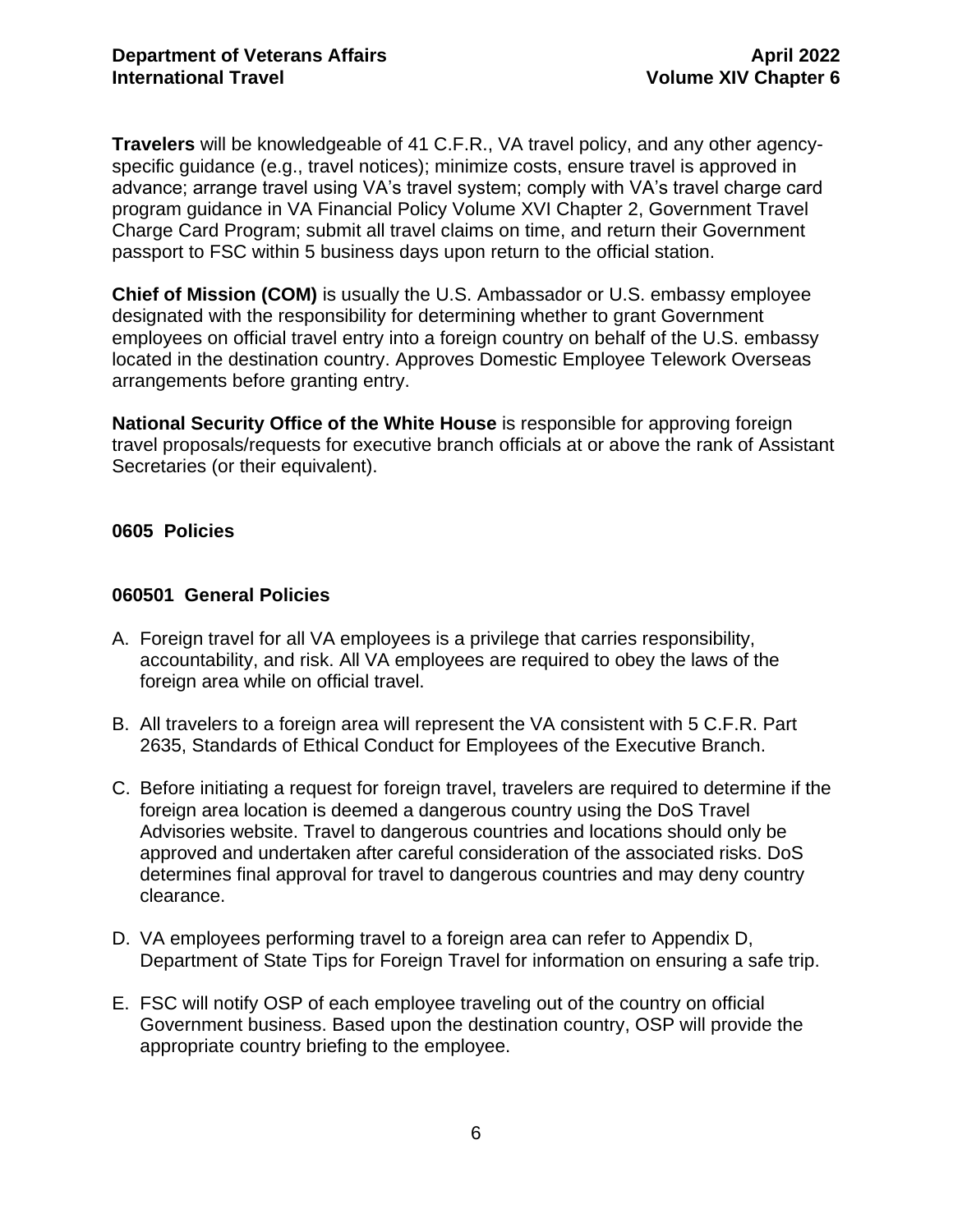- F. VA employees having a "Secret" or higher security clearance are required to prereport all their foreign travel plans for both personal and official Government travel, under the Office of Director of National Intelligence, Security Executive Agent 3, reporting requirements. They must notify (pre-report) OSP via email at [vanat@va.gov.](mailto:vanat@va.gov) Questions regarding a security clearance as it relates to this reporting requirement may be directed to OSP via email at [vanat@va.gov.](mailto:vanat@va.gov)
- G. Foreign area TA's should be created in VA's travel system as early as practical but will not be released for AO approval by the FSC until all required foreign travel approvals are obtained and the TA is compliant with 41 C.F.R. and VA policy.
- H. Travelers may contact FSC via email at [InternationalTravelService@va.gov,](mailto:InternationalTravelService@va.gov) or call 202-461-5080 to obtain assistance on creating a foreign area TA in VA's travel system.

#### <span id="page-7-0"></span>**060502 VA Form 0900, Foreign Travel Country Clearance Application**

- A. Submission of VA Form 0900 using the Foreign Travel Portal is mandatory for all VA OCONUS foreign area travel.
- B. Travelers must obtain the appropriate foreign travel approval level(s) on VA Form 0900 as identified in Appendix B, Designation of Approval for Foreign Travel.
- C. VA Form 0900 required initial submission timelines are as follows:
	- 1. For temporary duty travel (TDY), use of a Government passport, or issuance of a visa and/or transit-visa, requires submission no later than 60 calendar days before the scheduled departure date, or 90 calendar days in advance if the TDY involves approved telework. The decision to expedite the processing of an application resides with SIA. To receive a 2-3 week or less turn-around, VA is required to provide a justification to SIA when requesting expedited service for a Government passport and include a travel itinerary.
	- 2. For PCS, employees (and their immediate family members, when applicable) will be notified by FSC to use the Foreign Travel Portal to submit VA Form 0900 no later than 90 calendar days in advance of the PCS departure date.
- D. VA Form 0900 is initially prepared to seek approval for foreign travel following Appendix B, Designation of Approval for Foreign Travel, and is required to contain the following information when initiated in the Foreign Travel Portal:
	- Name, title and grade of the traveler;
	- Date of departure from the U.S., and approximate date of return;
	- Purpose of trip;
	- Cost and funding details;
	- Traveler's signature; and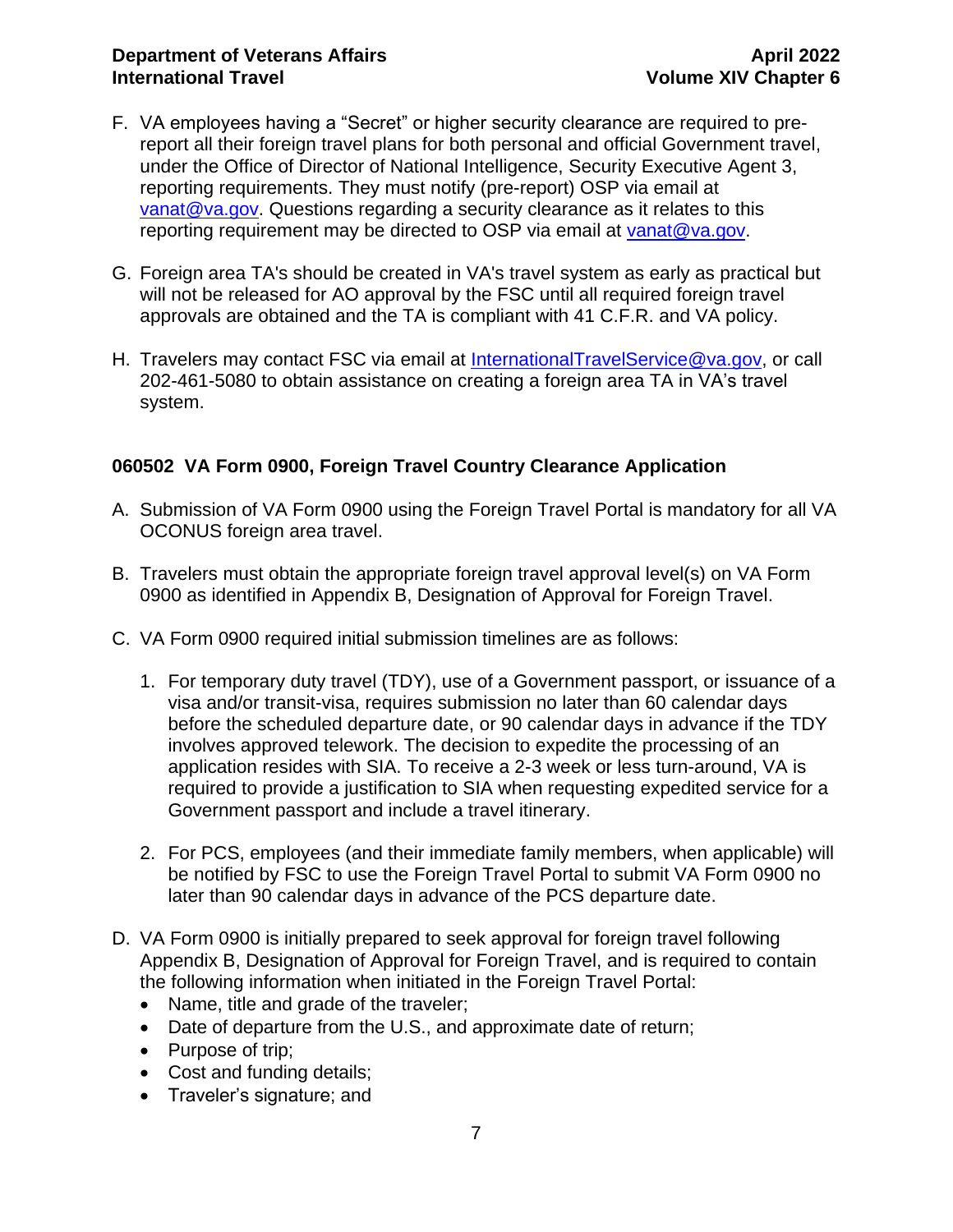- Supervisor or Service Chief approval of foreign travel.
- E. Employees will submit a separate approved VA Form 0900 application for each nonconcurrent travel assignment. Employees who have multiple, concurrent TDY foreign travel can submit all travel dates/assignments on one VA Form 0900.
- F. Within three (3) business days of receiving a submitted VA Form 0900, FSC will review each form and provide an instruction email to the traveler including the specific documents required to facilitate Government passport and visa processing. All identified documents are required to be provided as instructed and the completed VA Form 0900, with all required foreign travel approval signatures from the traveler's organization, shall be submitted to FSC no later than 30 calendar days in advance of commencing travel.
- G. FSC will review each submitted VA Form 0900, to:
	- 1. Determine the documents required for inclusion in the traveler's instruction email.
	- 2. Ensure the number of personal days involved in the foreign travel does not exceed the number of official travel days
	- 3. Review the funding information provided to verify the entire cost of the trip is funded. Certain VA funding such as medical care appropriated funds, research appropriated funds, and grant funds require specific funding approval documentation.
	- 4. Identify any non-VA donated funding requiring a completed VA Form 0893, Advance Review of Offer to Donate Support for Official Travel.
	- 5. Determine if an application for Government passport needs to be submitted; which DoS application form is required; if a visa application or a transit-visa will be required; and the type of processing required (i.e., routine or expedited). Should a Government passport application require a tourist passport to be submitted as evidence of citizenship, FSC will instruct the traveler to provide an extra prepaid UPS shipping label if the traveler needs their tourist passport returned before dispatch of their Government passport.
	- 6. Determine if a traveler is required to report to an embassy for fingerprinting to obtain a visa (this is usually at the Embassy's request). FSC will advise travelers in the instruction email if this requirement is applicable, based on their travel location.
	- 7. Determine if the employee intends to telework and provide instructions for the DoS Domestic Employee Teleworking Overseas (DETO) clearance requirements.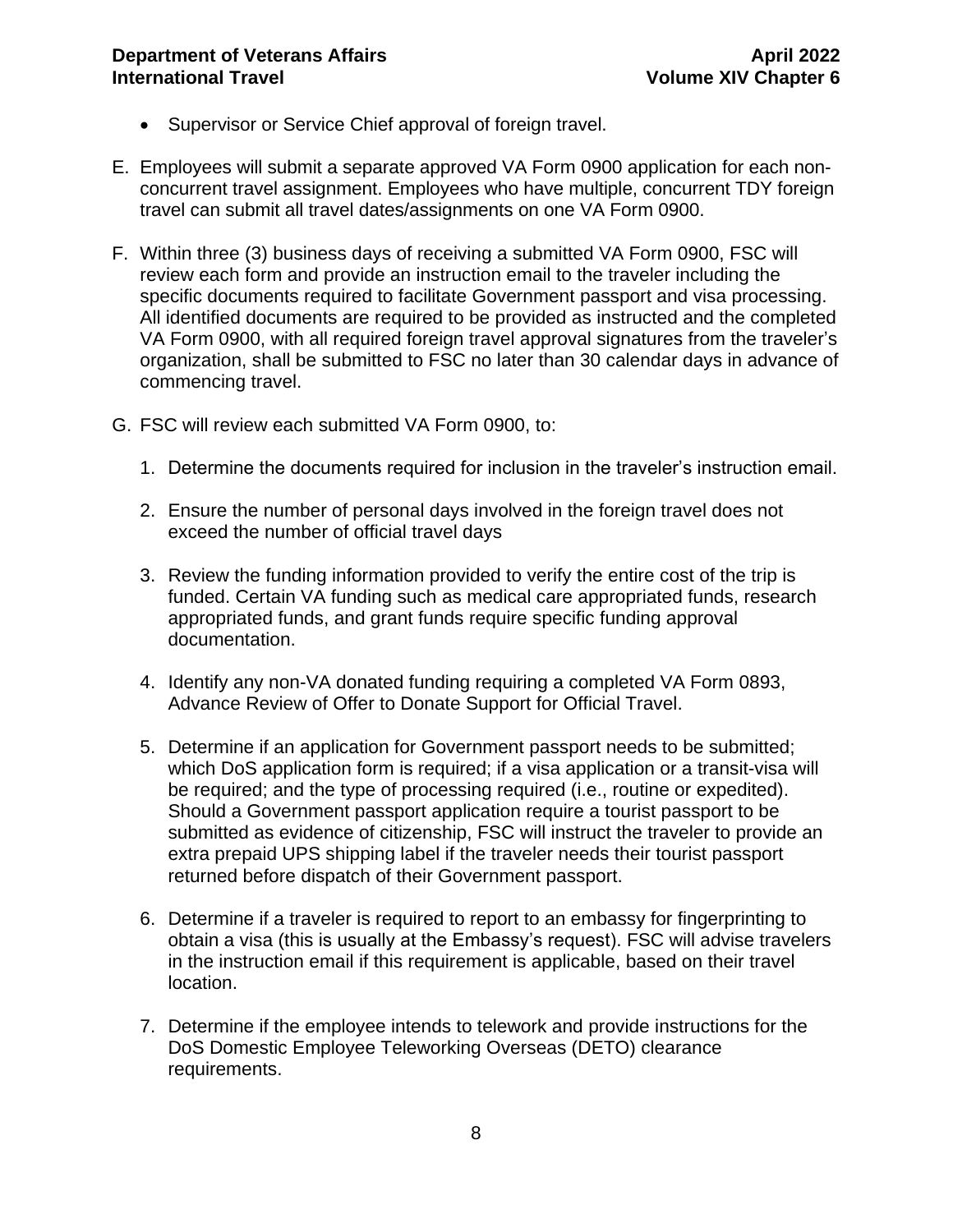- 8. Determine if the traveler is a Senior Executive and provide instructions for compliance with the National Security requirements for Executive Officials.
- H. When FSC receives the requested documents from the traveler, e.g. organizational approved VA Form 0900 per Appendix B, Designation of Approval for Foreign Travel, citizenship documentation, signed application and/or visa, photos, etc. as required, they will:
	- process applicable passport applications; and
	- request required visas from the respective Foreign Embassy.
- I. FSC Executive Director, Financial Services Center is designated by the ASM/CFO with the responsibility for conducting a final review verifying the travel episode meets all requirements in this chapter and FTR Chapters 300 – 400, as applicable for the travel episode, before signing the VA Form 0900. FSC will attach the completed form to the traveler's TA in VA's travel system and provide a copy to the traveler.
- J. A completed VA Form 0900 allows the FSC to proceed with requesting the country clearance from the COM at the applicable U.S. Embassy in the destination foreign country.
	- 1. Once the country clearance is granted any requested visas issued by the respective Foreign Embassy will be released and obtained by the FSC.
	- 2. FSC will then release the TA in VA's travel system for approval by the AO.
	- 3. FSC will dispatch the travel documents to the traveler once the TA is approved but may dispatch the documents before the TA is approved as an exception when the FSC determines earlier dispatch is warranted or required.
- K. If a traveler's itinerary changes, the traveler is required to submit a revised VA Form 0900 notifying FSC of the change. The revised VA Form 0900 is required to be approved by the Supervisor or Service Chief before submission to FSC. FSC is required to notify the COM at the appropriate U.S. Embassy in the foreign country involved of itinerary changes and amend the country clearance request as appropriate.
- L. FSC will only release Government passports to a traveler after receiving confirmation the traveler has been granted country clearance and any required visa(s) have been obtained, but no sooner than 15 days in advance of the departure date. Travelers who are on official U.S. Government business under an approved TA may not enter a foreign area country until clearance is obtained and they have possession of the required Government passport containing any required visas.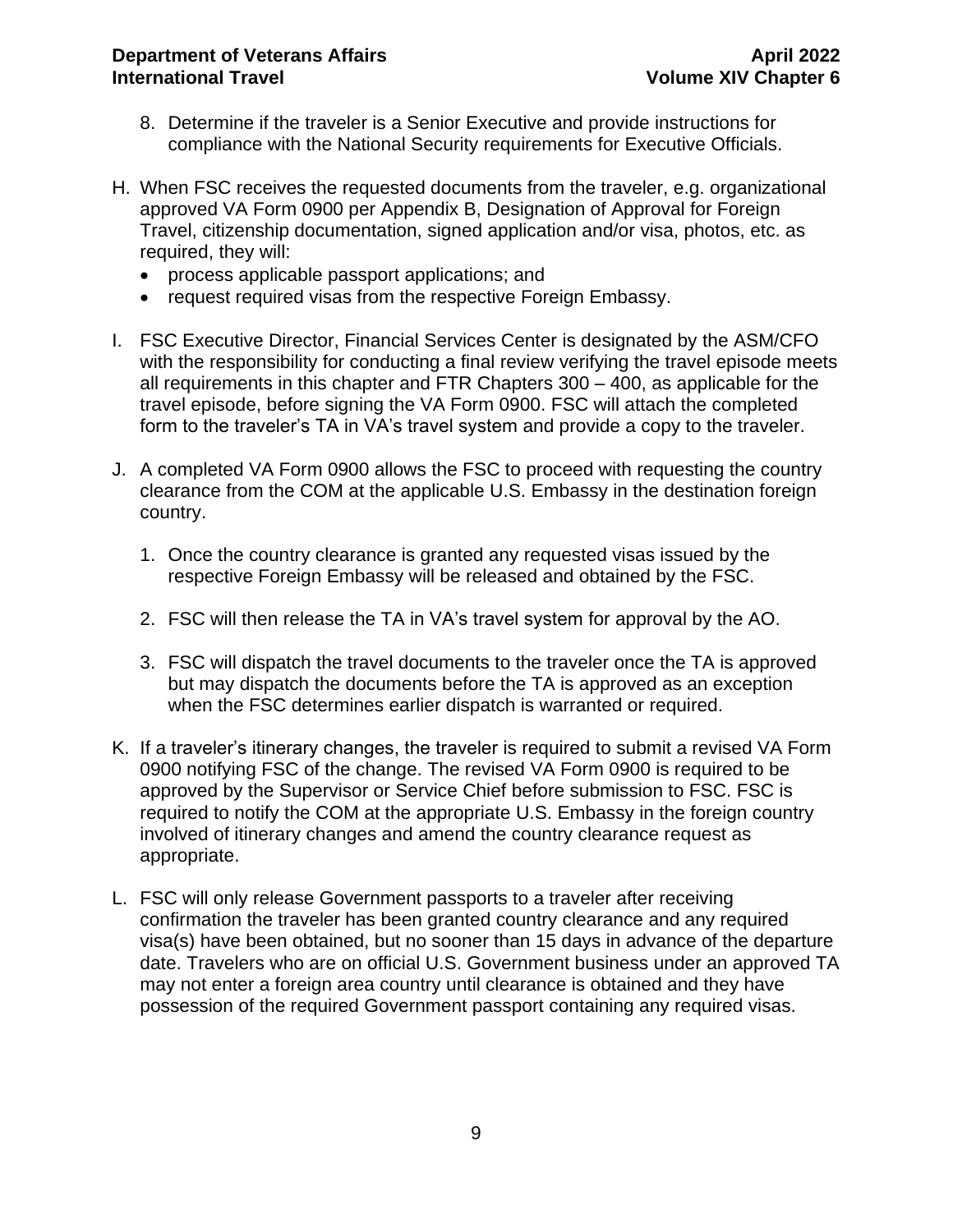#### <span id="page-10-0"></span>**060503 Foreign Travel Portal**

- A. VA employees directed to perform either TDY or PCS travel and their dependents who are authorized to relocate to a foreign area are required to use the Foreign Travel Portal to:
	- Obtain pertinent information to process a foreign travel request;
	- Submit VA Form 0900 Foreign Travel Country Clearance Application to obtain clearance to enter the destination foreign country;
	- Obtain (TDY and PCS) guidance on which Senior Executive is required to approve VA Form 0900 (refer to Section 060504);
	- Track the status of each foreign travel request; and
	- Obtain a record of all foreign travel performed.
- B. Travelers who are non-U.S. citizens or are contractors or volunteers are still required to use the [Foreign Travel Portal](http://vaww.oaa.med.va.gov/ForeignTravel/) to submit VA Form 0900 to FSC to obtain clearance to enter the destination foreign country. They are required to obtain the required level(s) of approval for foreign travel per Appendix B, Designation of Approval for Foreign Travel, and Section 060504.
- C. Travel to an OCONUS non-foreign area generally does not require the use of the Foreign Travel Portal unless transportation to the non-foreign area involves a stopover in a foreign area requiring a transit-visa (e.g., travel to Guam involving a flight stopover in Japan).
- D. Data from the Foreign Travel Portal will be used to prepare the DoS annual report on VA foreign travel.

#### <span id="page-10-1"></span>**060504 Approval of Foreign Area Travel**

A. Requests for foreign travel approval are required to be processed with sufficient lead time, usually 60 through 90 calendar days unless extenuating circumstances apply, to allow for review, concurrence, and approval by the appropriate official(s).

In accordance with Secretary of Veterans Affairs (SECVA) Memorandum, "Delegation of Authority for Travel and Conferences" (Refer to VA Financial Policy, Volume XIV, Chapter 1, Travel Administration) the ASM/CFO designates the approval of Foreign Travel in Appendix B, Designation of Approval for Foreign Travel, for the required level(s) of approval.

B. VA employees are required to be in an official duty status while performing authorized travel to a foreign area and have an approved TA. Authorized Absence is not considered an official duty status; therefore, VA employees will not be approved for foreign travel using Authorized Absence as a leave status.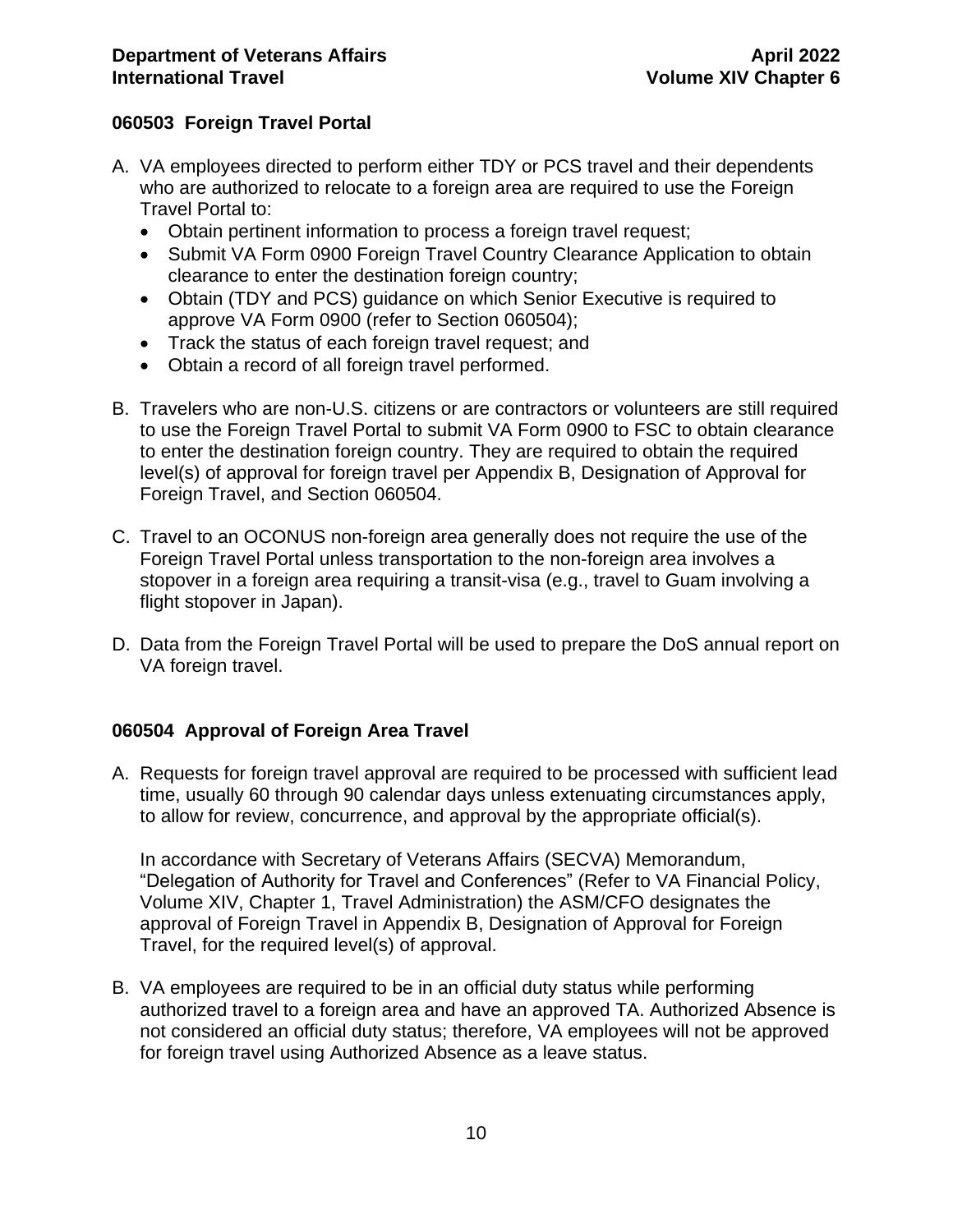- C. AOs are required to ensure all VA employees are in an official duty status when performing official travel to a foreign area before approving TAs.
- D. VA Form 0900 is used to [document approval of Foreign area travel requests.](https://vaww.va.gov/vaforms/va/pdf/VA0900.pdf)
	- 1. VHA TDY foreign area travel approval will be obtained following VHA procedures contained in Appendix C, Veterans Health Administration Approval.
	- 2. Non-VHA TDY foreign area travel approval will be obtained using the routing method established by the traveler's organization.
- E. The number of days on annual leave in conjunction with the official foreign travel request may not exceed the number of days performing official foreign travel duties. If the balance between official travel duties and annual leave appears inappropriate, the foreign travel request will be disapproved.
- F. If a VA employee is denied foreign travel approval of a submitted VA Form 0900, they are required to notify FSC immediately. Approval questions or denial are to be directed via email to FSC at [InternationalTravelService@va.gov,](mailto:InternationalTravelService@va.gov) or by calling 202-461-5080.
- G. To obtain country clearance, required visas, and dispatch of a Government passport to the traveler before commencing travel, foreign area travel approval is required to be provided to FSC no later than 30 calendar days in advance of the travel departure date, as follows:
	- 1. For TDY, the VA Form 0900 is required to be provided with the required level of approval signatures per Appendix B, Designation of Approval for Foreign Travel.
	- 2. For PCS, FSC will obtain an approved TA for the PCS employee, listing each immediate family member authorized to accompany the employee to a foreign area permanent duty station.

#### <span id="page-11-0"></span>**060505 Government Passport Applications**

- A. Once a traveler initiates a request for foreign area travel in the Foreign Travel Portal, FSC will determine if a valid Government passport exists, or if an application is required to be completed by the traveler.
- B. FSC will provide specific guidance to PCS employees with relocating dependents on the Government passport application requirements for their dependents.
- C. FSC will process the dependent's application for a Government passport and obtain any required visas.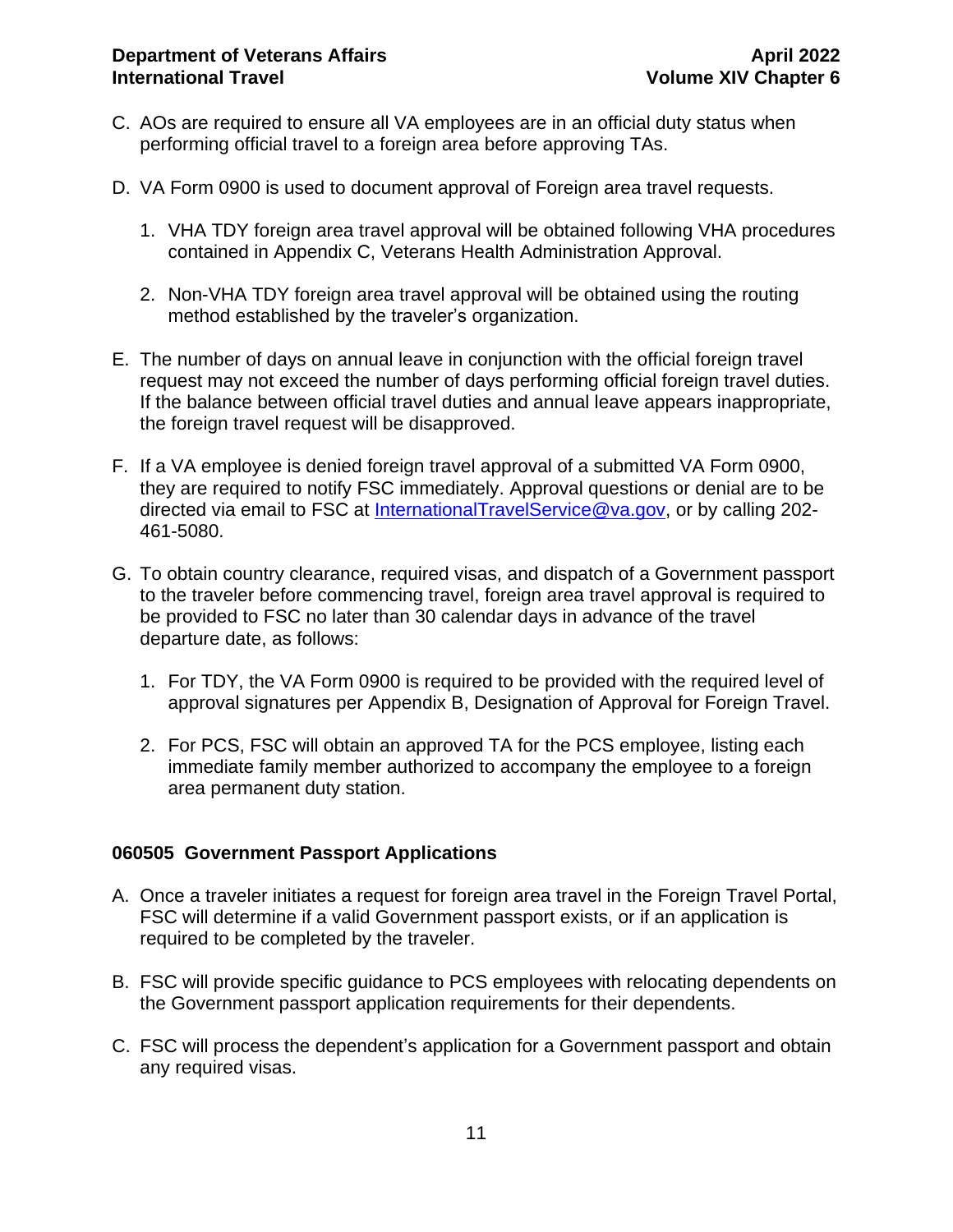#### **Department of Veterans Affairs April 2022 International Travel <b>Volume** XIV Chapter 6

- D. A currently issued Government passport will require a renewal application if its expiration date does not have more than six (6) months validity beyond the projected departure date to the respective foreign country. When personal travel is planned in conjunction with foreign official travel the same six (6) month validity requirement applies when using a tourist passport.
- E. FSC will identify the appropriate DoS U.S. passport application and procedures, as applicable, in their instruction email to the traveler. For Government passport photo requirements refer to the DoS Photo Requirements website.
- F. FSC requires all applicants who are holders of a tourist U.S. passport or have been issued a Government passport which is expiring, along with their supervisors, to ensure documentation is submitted to their respective facility foreign travel coordinator within two (2) weeks from the date the VA Form 0900 was submitted.
- G. Government passport applications are time-sensitive as they expire 15 days after the date signed. Form DS-82: Application for Passport by Mail is required to be signed and dated the same day it is provided to the facility foreign travel coordinator.
- H. Facility foreign travel coordinators are to submit all required documentation to FSC within two (2) business days.
- I. Applicants will need to contact FSC for instructions when the following conditions exist:
	- Their previously issued Government passport has less than six (6) months validity;
	- They do not have a tourist U.S. passport to document U.S. citizenship; or
	- They are not willing to provide their tourist passport.
- J. FSC is responsible for coordinating with SIA and applicable embassies to obtain Government passports and visas, respectively. VA will pay the application fee for those employees traveling in an official status.
- K. SIA may deny, or restrict a Government passport, as specified under 22 C.F.R. §51.60, Denial, and restriction of passports. VA provides the following guidance concerning child support issues specified in 22 C.F.R. §51.60(a)(2).
	- 1. SIA may revoke, restrict, or limit a Government passport issued previously (refer to Social Security Act § 452(k)) to an employee who has been reported as being in arrears on child support payments.
	- 2. Travelers should contact the appropriate State Child Support Enforcement Agency to make payment arrangements before applying for or using a previously issued Government passport.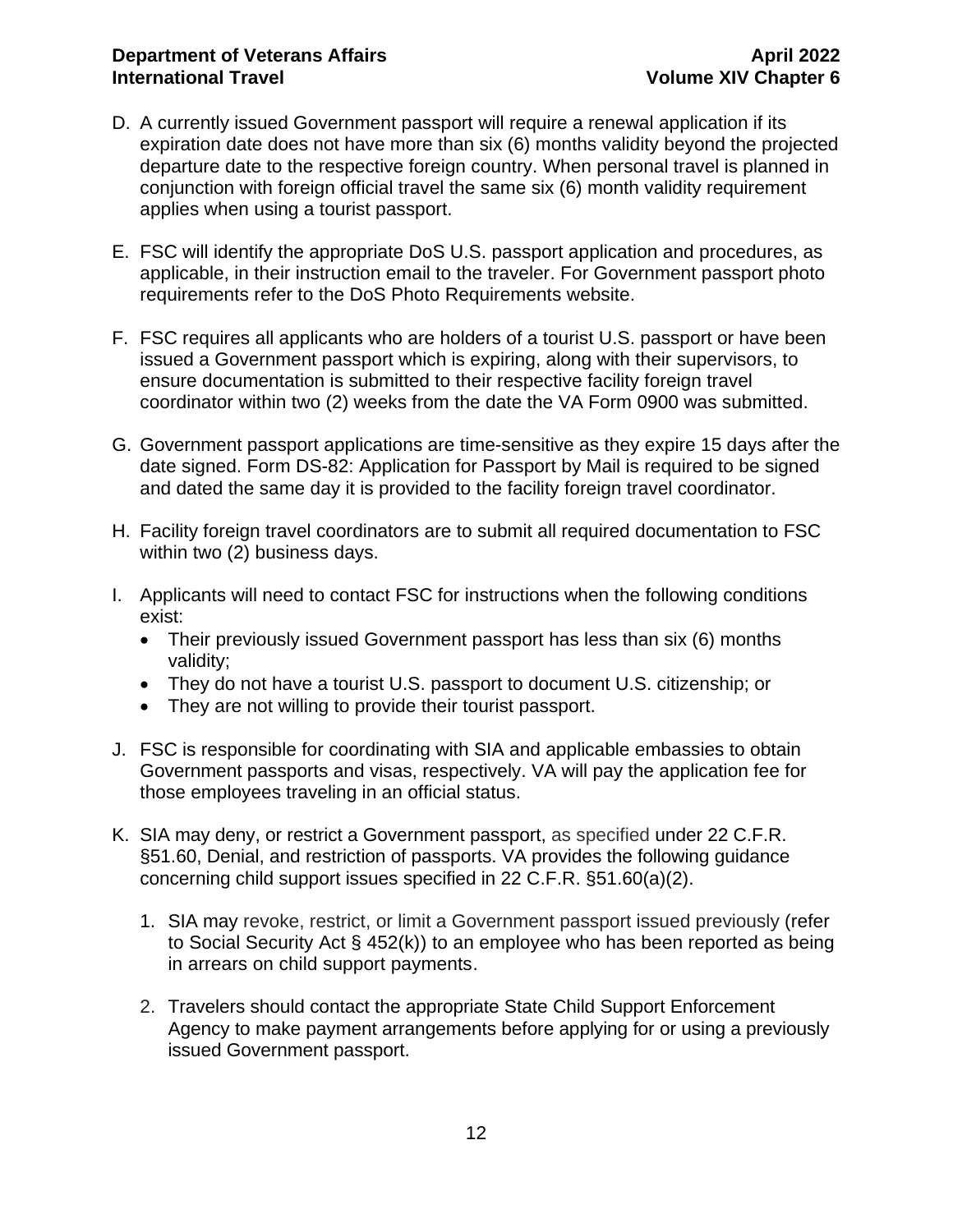#### **Department of Veterans Affairs April 2022 International Travel Volume XIV Chapter 6**

- 3. It can take 2-3 weeks from the time an applicant has made payment arrangements with the State agency until the applicant's name has been removed from the electronic list. Applicants may refer to the U.S. Department of Health and Human Services', State Child Support Agency Passport Denial Program Contacts website.
- L. Travelers who are local to the Washington, DC area, may hand-deliver, or send their application and supporting documents to the address below. Non-local travelers or facility foreign travel coordinators should send original documents only by UPS next day air and should track the package (do not use USPS mail) to the following address:

Department of Veterans Affairs FSC/ Operations - International Travel Services Division 810 Vermont Ave NW, 497 Washington, DC 20420 Travelers may contact FSC via email at [InternationalTravelService@va.gov,](mailto:InternationalTravelService@va.gov) or by calling 202-461-5080 with any questions.

#### <span id="page-13-0"></span>**060506 Issuance of a Government Passport**

- A. A Government passport is the most valuable document that an employee will carry abroad as it confirms their U.S. citizenship. Additional protections are dependent upon whether an Official or Diplomatic Government passport has been issued, which SIA will provide when issuing the respective Government passport.
- B. Government passports should be kept in a secure location at all times.
- C. FSC passport agents are required to complete SIA scheduled passport agent training to authorize the processing of Government passport applications, and to learn the requirements and process for obtaining country clearance and visas.
- D. FSC will serve as the liaison between the traveler and SIA and applicable foreign embassies. All applications for a new, renewal, or replacement Government passport, or any other passport related service such as obtaining a required visa or country clearance will be coordinated through FSC using the Foreign Travel Portal. FSC will not process an application for a traveler's tourist passport. SIA will only process applications for Government passports that are submitted by FSC. Travelers who submit applications directly to SIA will have the applications returned or processing suspended.
- E. All VA employees on official TDY to a foreign area, including VA employees on PCS and their dependents who are authorized to relocate to a foreign area, who are U.S. citizens are required to obtain a Government passport.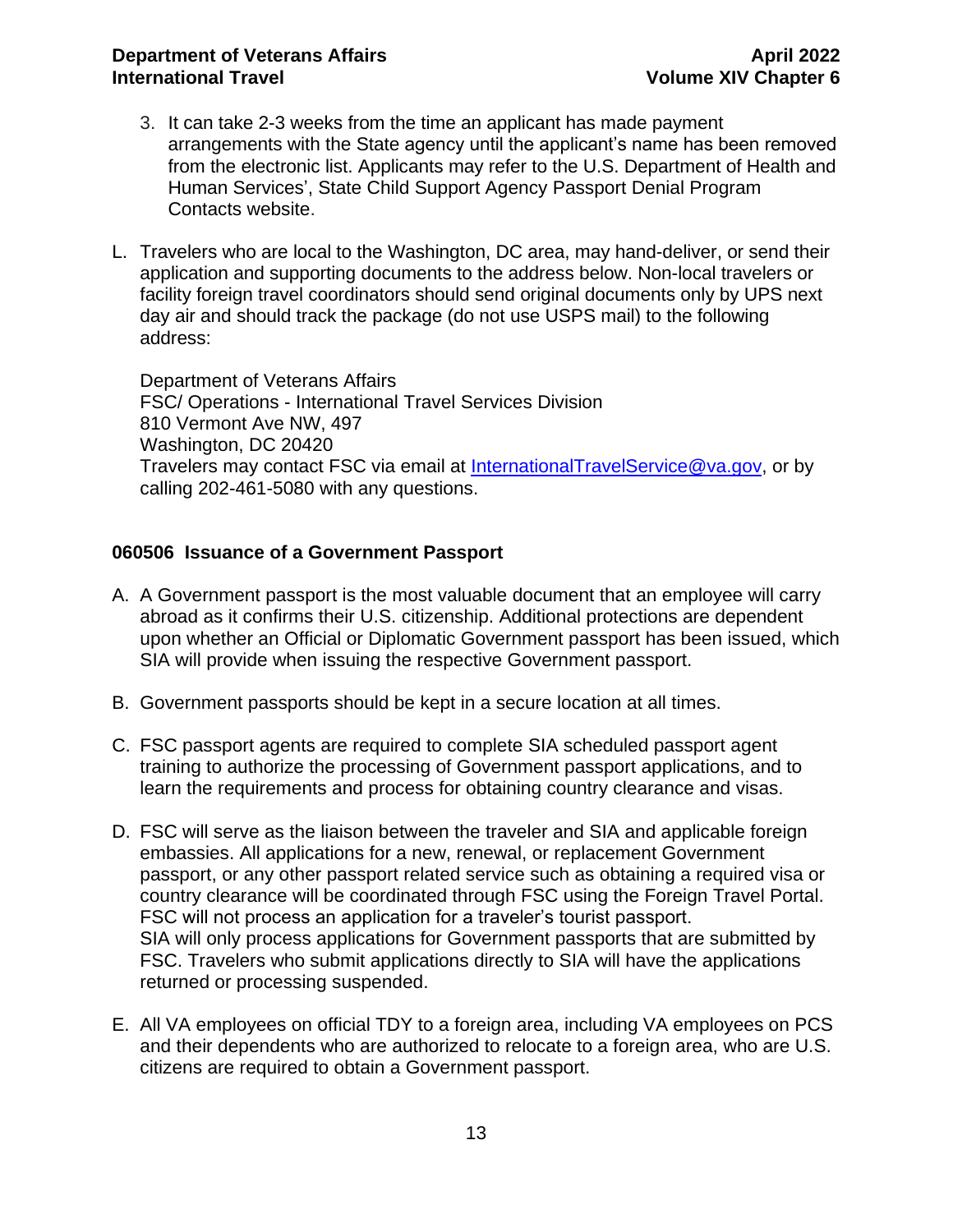#### **Department of Veterans Affairs April 2022 International Travel <b>Volume** XIV Chapter 6

- F. VA employees or dependents who are not U.S. citizens are not authorized to be issued a Government passport. These travelers are required to use their tourist passport of the foreign country where they hold citizenship for any VA official foreign travel. They are required to obtain necessary visas in their foreign passport directly through the foreign country embassy.
- G. Contractors and volunteers will not be issued a Government passport. They are required to use or obtain a tourist passport and pay the required passport fee. They are required to also obtain any necessary visas directly through the foreign country embassy.
- H. A Government passport is the appropriate travel document for all official foreign area travel. SIA will not accept a U.S. passport card as evidence of citizenship for a Government passport application. A U.S. passport card is designed for the specific needs of border resident communities and is not a globally interoperable travel document as is the traditional passport book.
- I. FSC will notify employees of the passport requirements for the destination country. Employees should not request a Government passport for countries that do not require them [\(non-foreign areas\)](#page-4-0) unless a [transit-visa](#page-16-1) is required. For travel to a nonforeign area, the employee would travel using a tourist passport. The employee is required to submit a country clearance form for submission by FSC to SIA for travel to non-foreign areas and meet any clearance requirements if teleworking is intended.
- J. An employee, and their dependents on authorized PCS, will only use a Government passport and visas when leaving the U.S. to enter countries where official business will be conducted.
- K. Travelers traveling on a Government passport and travel authority to any country of assignment who anticipate traveling to surrounding countries for personal leave purposes should obtain a current valid tourist passport (blue) only for the personal portion of the travel episode and/or determine in advance the personal entry requirements of each country to ensure they have the required documents and applicable visas for entry. A Government passport is required to be used to enter and exit all official duty destination countries and may not be used for personal leave purposes either within an official duty destination country or for travel to a non-official duty destination country.
- L. Use of a tourist passport by a U.S. citizen when traveling in an official capacity or use of a Government passport when on personal travel, misrepresents the true purpose for which the traveler has entered the country. This situation can have serious and adverse effects on U.S. reciprocal relations with foreign countries as it is considered a violation of sovereignty.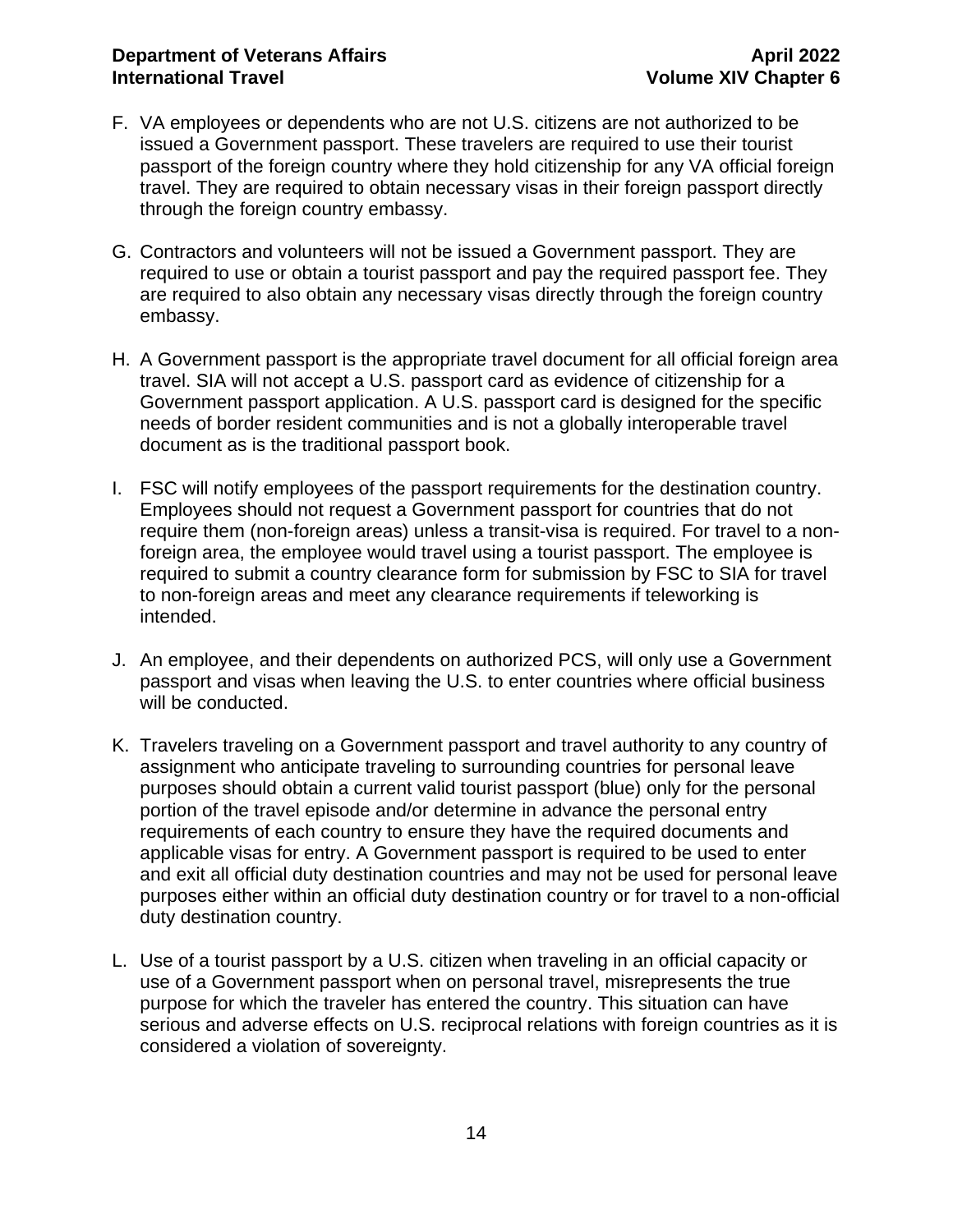- M. Travelers who are on official U.S. Government business may not enter a foreign area country until clearance is obtained and they have possession of the required Government passport containing any required visas or transit-visa.
- N. If a traveler is denied issuance of a Government passport, visa, or Country Clearance FSC will notify the traveler and the VA POC on the VA Form 0900.
- O. SIA will determine which type of Government passport, an Official or a Diplomatic Government passport, is required to be issued only after receiving a passport application from FSC. Issuance of a Diplomatic Government passport requires proper justification and will only be issued when warranted and may require additional processing time.

Diplomatic Government passports are issued by SIA for:

- Certain officers or employees of the U.S. Government and their dependents who are traveling to a foreign area on diplomatic duties; or
- Permanent Change of Station (PCS) assignments based on the assignment (position) of the traveler. If the PCS traveler is issued a Diplomatic Government passport, each dependent will normally receive a Diplomatic Government passport.

Generally, when SIA issues a Government passport it is valid for 5-years from the date issued but may be issued for shorter periods. Government passports will not be issued beyond the term of an employee's position appointment.

- P. A person may not possess an Official and Diplomatic Government passport simultaneously unless SIA has approved an exception.
- Q. When FSC dispatches to the traveler a newly issued Government passport the VA employee is required to sign it upon receipt, and ensure their tourist passport if submitted, and any other documents that may have been submitted for the application, are returned with their newly issued Government passport.
- R. Before commencing foreign area travel the employee should make two copies of pages 2 and 3 in their Government passport and any required visa obtained. One copy should be left with a relative or friend in the U.S. and the second copy should accompany the traveler but kept in a separate safe location from the Government passport. It is recommended the traveler carry two extra passport size photos when traveling.
- S. Employees and immediate family members are required to return Government passports to FSC within five (5) days of their return from official foreign travel. Do not return your Government passport by regular mail. Contact FSC via email at [InternationalTravelService@va.gov](mailto:InternationalTravelService@va.gov) to receive instructions for returning your passport to VA.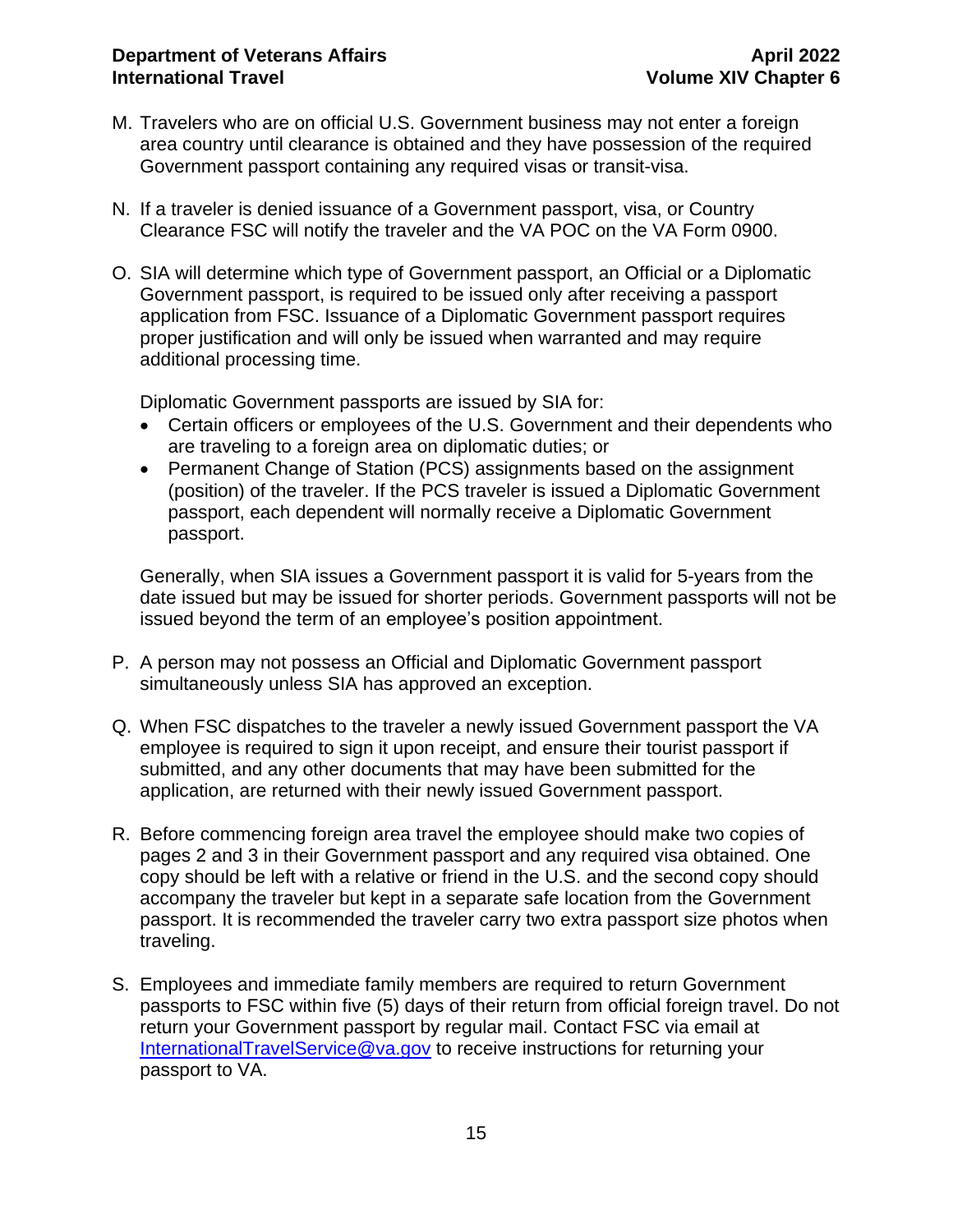- 1. If employees or immediate family members fail or refuse to return the Government passport as required, FSC will inform SIA, which will take all necessary steps to obtain the Government passport. SIA may request assistance from the U.S. Marshals Service, if necessary.
- 2. Employees with multiple, non-concurrent TDY foreign travel are required to return the Government passport after each official travel assignment.
- T. FSC is required by SIA to have possession of, and keep in a secure location, all Government passports issued to VA employees or immediate family members when a specific requirement does not exist to perform foreign travel.
- U. To ensure all Government passports are properly accounted for FSC will perform a quarterly audit verifying the presence of all passports.
- V. FSC will return no-fee Government passports to SIA within seven (7) calendar days, after the employee has cleared the VA, or when an issued Government passport has expired. SIA normally destroys returned or expired Government passports; however, they may be canceled and returned for souvenir purposes upon the traveler's request.

#### <span id="page-16-0"></span>**060507 Visa Requirements**

- A. When required by the foreign area country being visited, travelers must have a visa endorsement in their Government passport allowing them entry into the country. Refer to DoS Official and Diplomatic visa Information website for Government passport visa requirements. Visa applications are required to be submitted to FSC, regardless of any alternate submission instruction provided in the DoS website.
- B. VA will request the issuance of a transit-visa when a traveler is required to pass through one country to get to another.
- C. FSC will ensure the traveler's Government passport has or obtains the number of blank visa pages required by the destination foreign country.
- D. Foreign countries may have visa requirements specific to Diplomatic Government passports which may not apply to Official Government or tourist passports.
- E. Granting a visa is solely at the discretion of the country being visited. Visas are often date specific. If after applying for a visa the travel dates change, the traveler will notify the FSC immediately so that the visa application can be amended. Failure to do so may cause the traveler to be denied entry into the country upon arrival.
- <span id="page-16-1"></span>F. Travelers will provide the FSC with information on any in-transit stops anticipated while on official travel to a foreign location, no matter how short their duration. A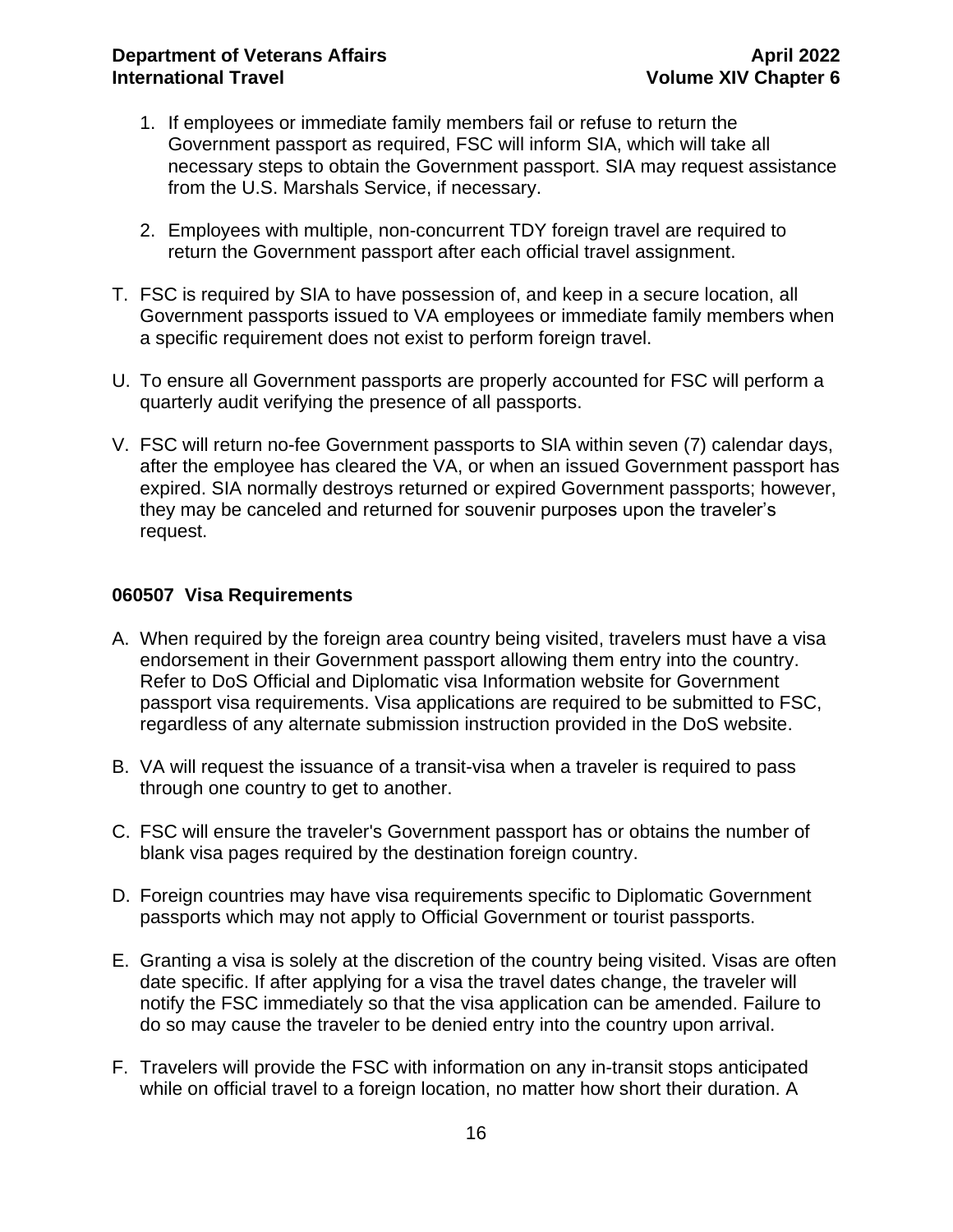transit-visa is required by most countries for aircraft changes between airports no matter how long the stay/lay-over.

- G. Foreign embassies determine visa processing times and only allow expedited/walkthrough processing under extreme emergencies. Therefore, expedited memorandums are only accepted at the discretion of the embassy.
- H. Employees will ensure appropriate visa applications are completed and signed as indicated (some visa applications require multiple signatures). Wet ink signatures are required for each visa application. Employees will include two (2) current passport photos following the DoS Photo Requirements website, processing fees when applicable, or supporting documentation required by the foreign embassy. FSC will notify the traveler if the foreign embassy has specific additional photo requirements other than those for passport photos.
- I. Visas are issued by the embassy of the destination country and are processed as expeditiously as possible; priority is given based on the estimated date of travel. Unforeseen circumstances such as an embassy's national holidays, work schedules, home government approval, etc., may delay processing. Applicants should plan accordingly.
- J. Invitational orders are required by some embassies when visiting certain counties and will be provided by the inviting organization. This invitation request could be for an employee and extended to spouse and or dependents clearly outlining their participation and involvement in the conference, meeting, or workshop and how the official travel supports the U.S.'s mission. The invitation should also validate that the travel request is based on official Government business.
- K. The Embassy of China requires a \$140.00 processing fee for all visas for official and diplomatic travel. The expense is paid by the traveler in the form of a money order or travelers check only and should be made payable to the Embassy of China.
- L. Foreign embassies will not issue a visa in Government passports without a letter from SIA.
- M. A Government passport is required to be presented to obtain a visa as:
	- A Diplomatic or Official visa cannot be stamped into a tourist Passport (some visas may be electronic and not stamped in the Government passport); and
	- A visa will not be granted for entry into a foreign country when the reason for travel to that country is stated as "official business" and the tourist passport is presented.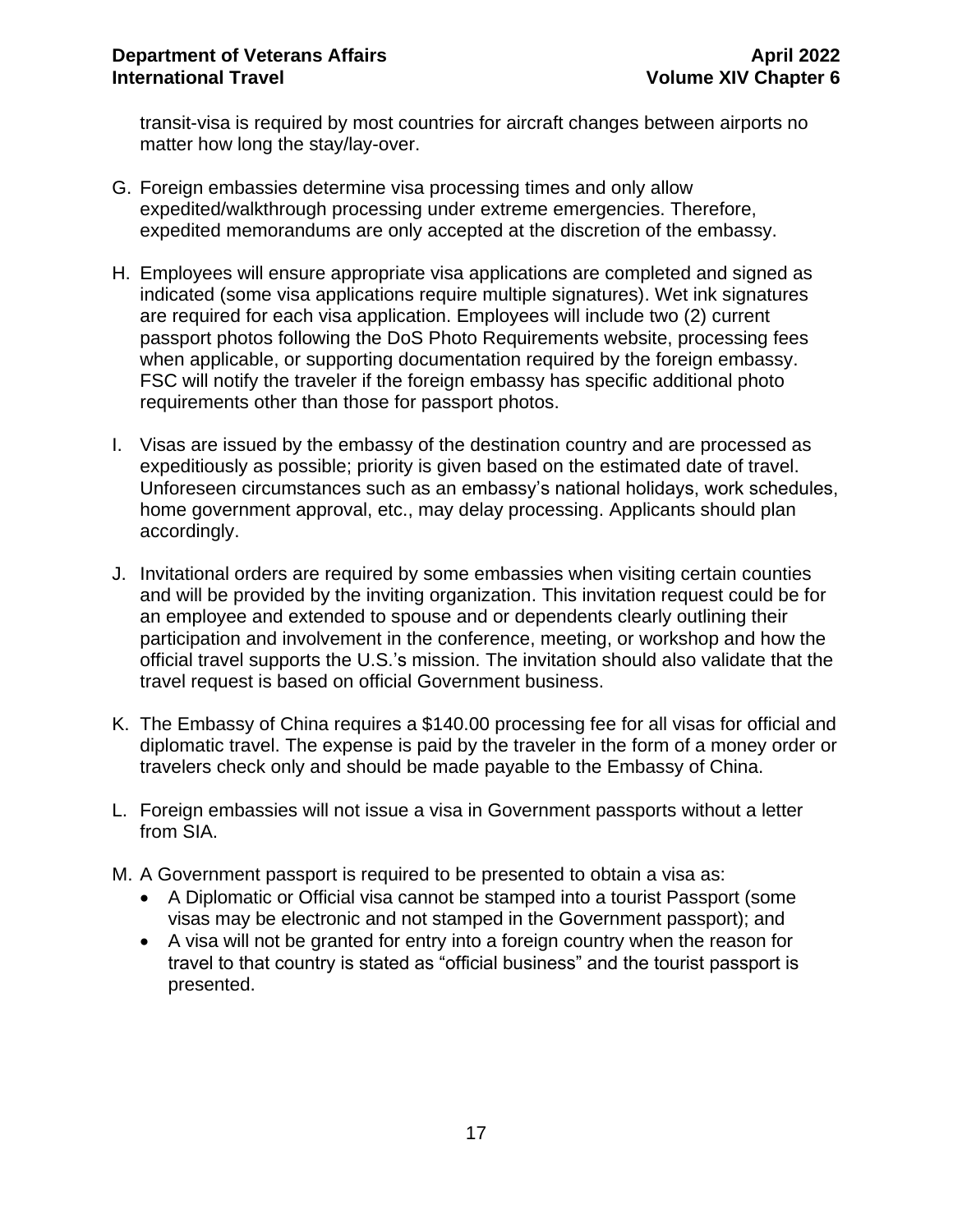#### <span id="page-18-0"></span>**060508 Lost or Stolen Government Passports**

- A. Travelers are responsible for safeguarding Government passports while in their possession. Refer to Appendix D, Department of State Tips for Foreign Travel.
- B. DoS and VA regards the loss of a Government passport as a serious matter as lost and stolen Government passports are often used for fraudulent purposes.
- C. If the traveler's Government passport is lost or stolen while in the U.S. before or immediately after travel, the traveler is required to notify FSC immediately via email at [InternationalTravelService@va.gov,](mailto:InternationalTravelService@va.gov) then complete Form DS-64, Statement Regarding a Lost or Stolen Passport, and submit it to FSC for processing. Upon completion of Form DS-64, the traveler may apply for a replacement Government passport.
- D. If the traveler's Government passport is lost or stolen while in a foreign country, travelers are required to notify the nearest American Embassy or Consulate and FSC. Refer to Appendix D, Department of State Tips for Foreign Travel for POC information on reporting a lost or stolen Government passport.
- E. Stolen Government passports should be reported to the local police authority where the theft occurred.
- F. If, after reporting a Government passport as lost or stolen, the Government passport is found, the traveler should not attempt to use it.
- G. Should a traveler locate a Government passport previously reported as lost or stolen, they are required to immediately submit it to the FSC. FSC will return it to SIA for disposal.
- H. Filing Form DS-64 invalidates the Government passport; therefore, it cannot be used for travel. The information provided on the Form DS-64 is placed into the DoS Consular Lost or Stolen Passport System.
- I. Anyone using a Government passport reported as lost or stolen via Form DS-64 may be detained when presenting the Government passport to Customs or Immigration personnel.
- J. If an employee needs to obtain a replacement Government passport, he/she is required to complete Form DS-11, Passport Application, present acceptable identification, evidence of citizenship, and two new photographs. Also, the applicant is required to submit a completed DS-64, Statement Regarding Lost or Stolen Passport, detailing what happened to the previous Government passport. Brief notations such as "lost", "stolen", or "burned" are not sufficient. The employee is required to answer each question in as much detail as possible.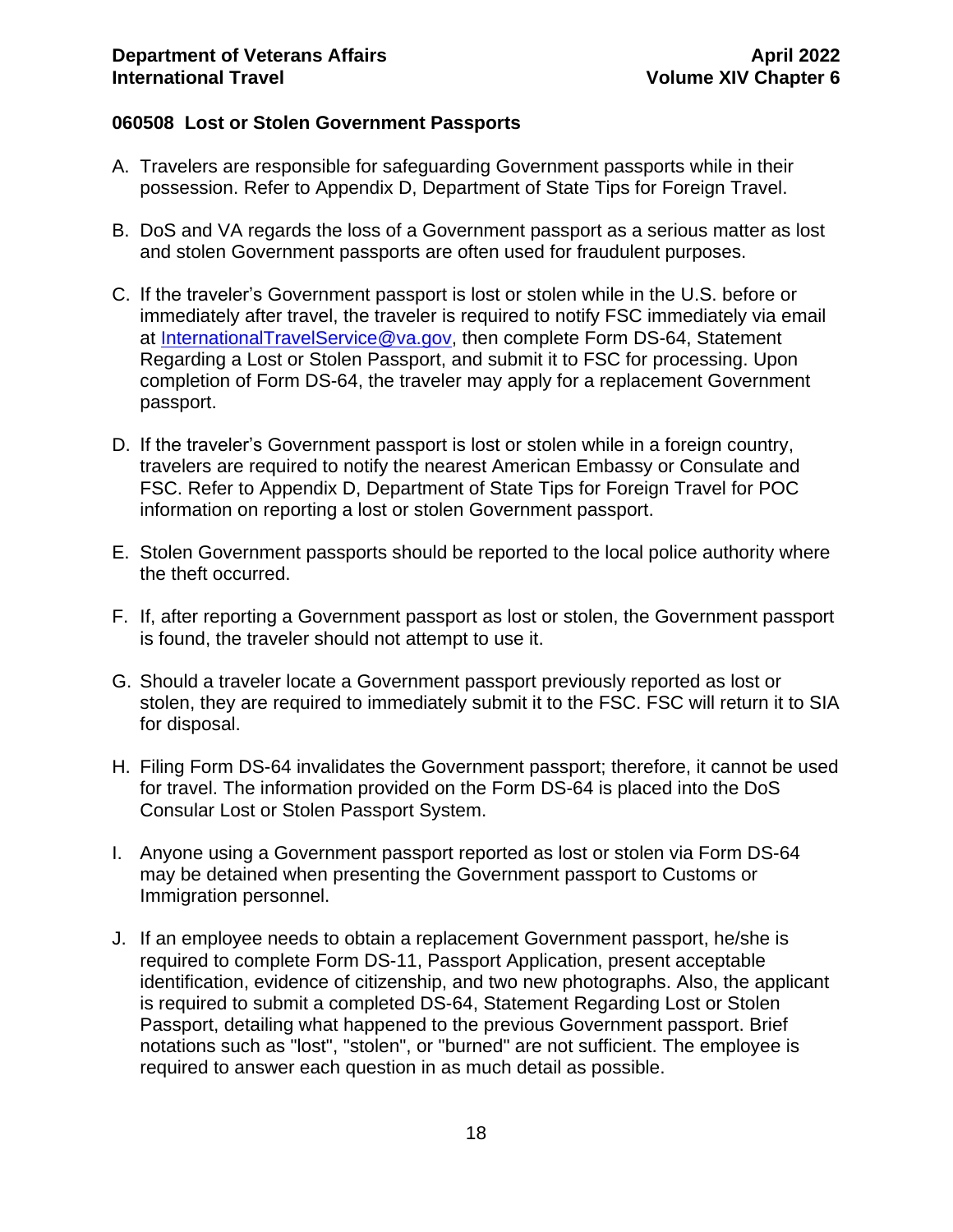#### <span id="page-19-0"></span>**060509 Domestic Employee Teleworking Overseas (DETO) Clearance**

- A. Before a traveler performs official duties overseas in an OCONUS foreign area under an approved telework agreement, the traveler must first obtain a DoS Domestic Employee Teleworking Overseas (DETO) clearance. A DETO is not required to perform official duties in an OCONUS non-foreign area.
- B. Employees requesting DETO clearance require Chief of Mission (COM) approval through the Country Clearance Process. The COM is usually the U.S. Ambassador or U.S. embassy employee designated to perform this function. Employees must submit the following documents, as part of the DETO request to the COM:
	- VA Form 10228, Domestic Employee Telework Overseas Application;
	- VA Form 0900, Foreign Travel Country Clearance Application; and
	- VA Form 0740, Telework Request Agreement.
	- 1. Employees applying for DETO arrangements for less than one year will submit the required documents six (6) to nine (9) months in advance of the desired start date of the arrangement.
	- 2. Employees applying for DETO arrangements for one year or more will submit the required documents nine (9) to twelve (12) months in advance of the desired start date of the arrangement.

For more information and guidance on completing and obtaining DETO clearance, refer to the Foreign Affairs Manual, 3 FAM 2371 DETO Program.

C. Contact the FSC DETO team for information and assistance on DETO clearance requirements at VADETOREQUESTS@va.gov, or 202-461-7444 or 512-386-2441.

#### <span id="page-19-1"></span>**060510 National Security Requirements of Executive Officials**

- A. Under White House Memorandum, dated March 27, 1989, foreign travel proposals/requests by executive branch officials at or above the rank of Assistant Secretaries (or their equivalent) are to be submitted to the National Security Staff of the White House (NSS/WH) for approval.
- B. The Office of Operations, Security, and Preparedness (OSP) will coordinate all notification requests on behalf of the VA executive employees.
- C. NSS/WH is required to be notified of intended travel at least seven (7) business days before the departure date. Therefore, VA travelers are required to submit a foreign travel proposal/request via email to OSP at [vanat@va.gov](mailto:vanat@va.gov) at least 14 business days before the requested foreign travel departure date. The following information is to be submitted via email: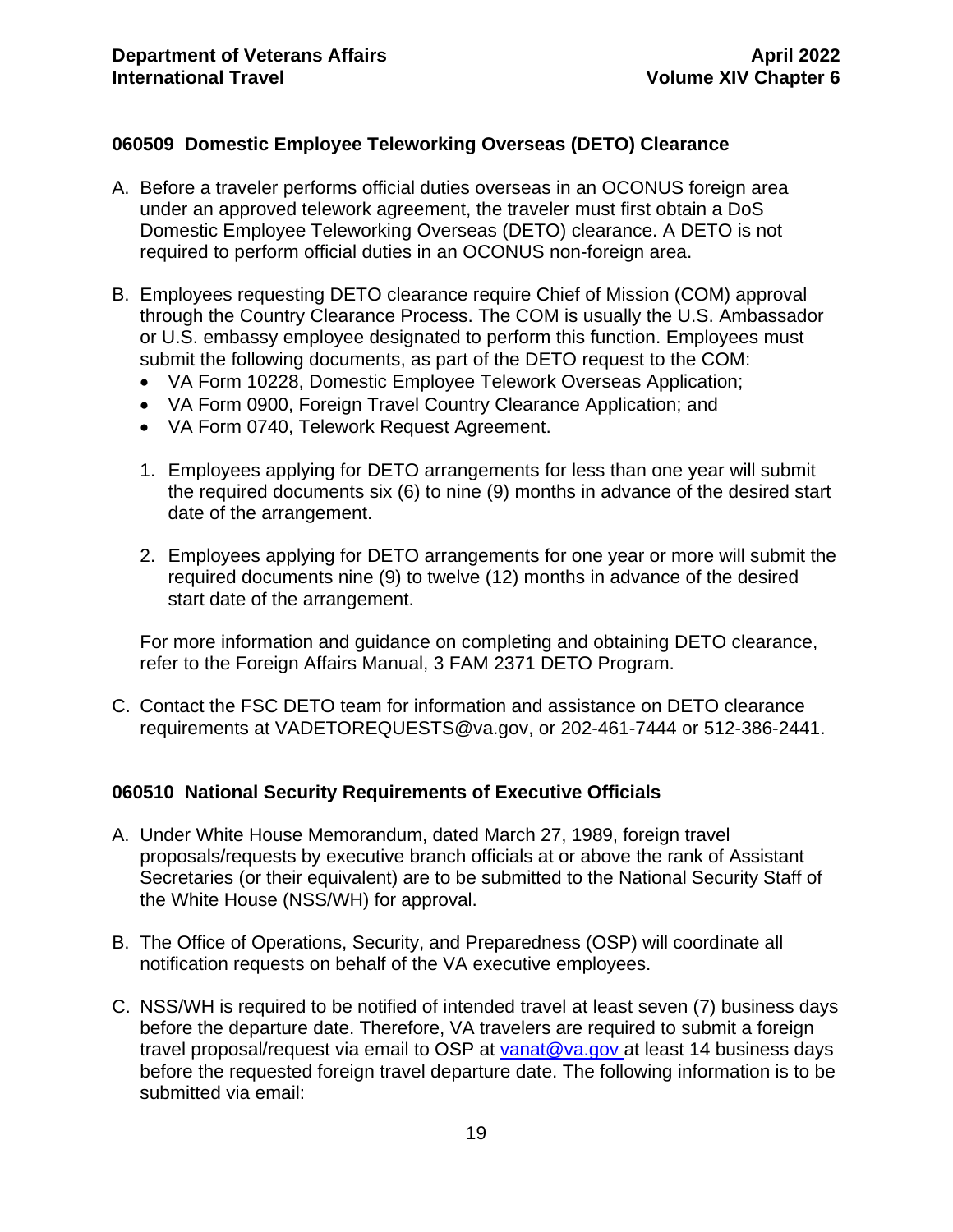#### **Department of Veterans Affairs April 2022 International Travel <b>Volume** XIV Chapter 6

- Objective(s) of the trip;
- Name(s) of the senior participants;
- List of major events;
- Itinerary; and
- Meetings and appearances.

Once approved, NSS/WH will transmit a copy of the approval to OSP, and OSP will notify the traveler of the approval.

- D. Upon completion of the travel, the VA executive employee is required to submit a Post Travel report to OSP in memorandum format including the following information:
	- Name of senior official traveler and title;
	- Beginning and ending dates of travel;
	- City and country location of travel; and
	- Provide details on any unusual incidents, including incidents of potential security concerns encountered during travel, or state no unusual incidents occurred if applicable.

The Post Travel report is to be sent via email to OSP at [vanat@va.gov](mailto:vanat@va.gov) within seven business days after completion of the trip.

#### <span id="page-20-0"></span>**0606 Authorities and References**

[5 C.F.R. Part 2635, Standards of Ethical Conduct for Employees of the Executive](https://www.gpo.gov/fdsys/pkg/CFR-2011-title5-vol3/pdf/CFR-2011-title5-vol3-part2635.pdf)  **[Branch](https://www.gpo.gov/fdsys/pkg/CFR-2011-title5-vol3/pdf/CFR-2011-title5-vol3-part2635.pdf)** 

[22 C.F.R. PART 51, Passports](https://ecfr.io/Title-22/cfr51_main)

[22 C.F.R. § 51.60, Denial and Restriction of Passports](https://ecfr.io/Title-22/se22.1.51_160)

[28 U.S.C. § 2679, Exclusiveness of remedy](https://uscode.house.gov/view.xhtml?req=granuleid:USC-prelim-title28-section2679&num=0&edition=prelim)

[38 U.S.C. 7316, Malpractice and negligence suits: defense by United States](https://uscode.house.gov/view.xhtml?req=granuleid:USC-prelim-title38-section7316&num=0&edition=prelim)

[Bureau of Consular Affairs](https://travel.state.gov/content/travel/en/contact-us/Emergencies-Abroad.html)

[DoS 3 FAM 2371 DETO Program](https://fam.state.gov/fam/03fam/03fam2370.html)

[DoS Official and Diplomatic Visa](https://travel.state.gov/content/special-issuance-agency-home/en/spec-issuance-agency/official-diplomatic-visa-information.html) Information

[DoS Photo Requirements](https://travel.state.gov/content/travel/en/passports/requirements/photos.html)

[DoS Travel Advisories](https://travel.state.gov/content/travel/en/traveladvisories/traveladvisories.html)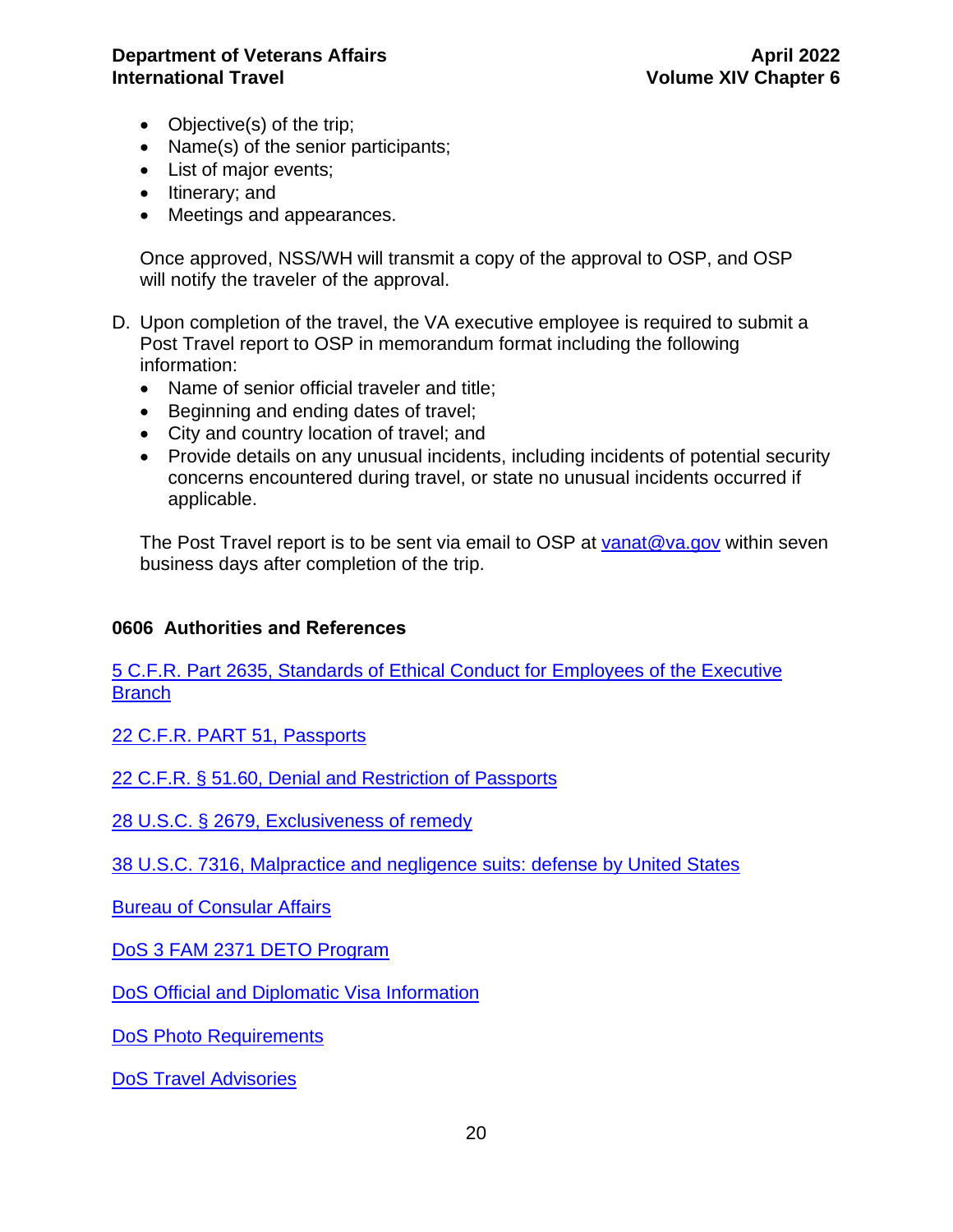[FTR Chapters 300 –](https://www.gpo.gov/fdsys/pkg/CFR-2011-title41-vol4/pdf/CFR-2011-title41-vol4-subtitleF.pdf) 304

[Foreign Travel Portal](http://vaww.oaa.med.va.gov/ForeignTravel/)

[Form DS-82: Application for Passport by Mail](https://pptform.state.gov/)

[National Security Decision Directive 38](https://2009-2017.state.gov/m/pri/nsdd/45148.htm)

[Office of Director of National Intelligence, Security Executive Agent 3](https://www.dni.gov/files/NCSC/documents/Regulations/SEAD-3-Reporting-U.pdf)

[Social Security Act § 452\(k\)](https://www.ssa.gov/OP_Home/ssact/title04/0452.htm)

[State Child Support Agency Passport Denial Program Contacts](https://www.acf.hhs.gov/css/resource/state-child-support-agency-passport-denial-program-contacts)

[Smart Travelers Enrollment Program](https://travelregistration.state.gov/)

[VA Form 0893, Advance Review of Offer to Donate Support for Official Travel](https://vaww.va.gov/vaforms/va/pdf/VA0893.pdf)

[VA Form 0900, Foreign Travel Country Clearance Application](https://vaww.va.gov/vaforms/va/pdf/VA0900.pdf)

[VA Form 10228, Domestic Employee Telework Overseas Application](https://vaww.va.gov/vaforms/)

[VA Handbook 5011, Part II, Chapter 4](https://vaww.va.gov/OHRM/Directives-Handbooks/Documents/5011.pdf)

[VA Financial Policy Volume XIV Travel](https://www.va.gov/finance/policy/pubs/volumeXIV.asp)

[VA Financial Policy Volume XIV Charge Card Programs](https://www.va.gov/finance/policy/pubs/volumeXVI.asp)

#### <span id="page-21-0"></span>**0607 Rescissions**

VA Financial Policy Volume XIV Chapter 6, International Travel, October 2021.

#### <span id="page-21-1"></span>**0608 Questions**

Questions concerning these financial policies should be directed via email to:

| VHA           | VAFSCtravelpolicy@va.gov          |
|---------------|-----------------------------------|
| VBA           | TRAVEL.VBACO@va.gov               |
| <b>NCA</b>    | NCABudgetService@va.gov           |
| OIT           | VACOITTravel@va.gov               |
| <b>FSC</b>    | InternationalTravelService@va.gov |
| FSC DETO Team | VADETOREQUESTS@va.gov             |
|               |                                   |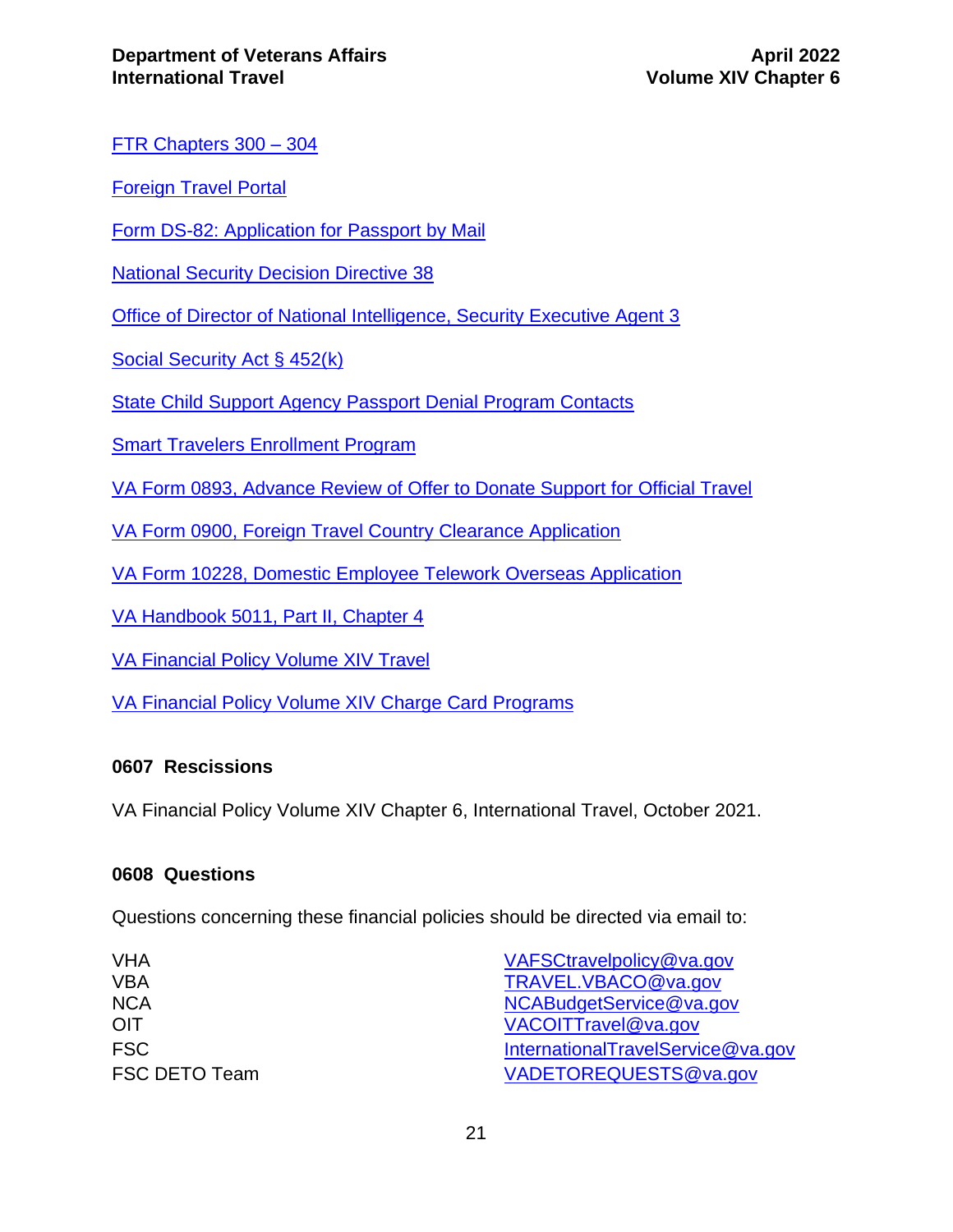### <span id="page-22-0"></span>**Appendix A: Revision History**

| <b>Section</b>                                                         | <b>Revision</b>                                                                                                                                                                       | <b>Office</b>        | <b>Reason for</b><br><b>Change</b>                                                                                 | <b>Effective</b><br><b>Date</b> |
|------------------------------------------------------------------------|---------------------------------------------------------------------------------------------------------------------------------------------------------------------------------------|----------------------|--------------------------------------------------------------------------------------------------------------------|---------------------------------|
| 0604 Roles<br>and<br>Responsibilities                                  | Updated to establish<br>delegation of authority<br>roles and<br>responsibilities<br>relating to approval of<br>employee foreign<br>travel activities<br>throughout the<br>Department. | <b>OFP</b><br>(047G) | Secretary of VA<br>(SECVA)<br>Memorandum,<br>"Delegation of<br>Authority for<br><b>Travel and</b><br>Conferences". | October<br>2021                 |
| 060502                                                                 | Updated to reflect<br><b>Executive Director,</b><br>FSC responsibility for<br>conducting a final<br>compliance review<br>before signing the VA<br>Form 0900.                          | <b>OFP</b><br>(047G) | <b>SECVA</b><br>Memorandum,<br>"Delegation of<br>Authority for<br><b>Travel and</b><br>Conferences".               | October<br>2021                 |
| 0607 Rescissions                                                       | <b>Rescinded VA</b><br><b>Financial Policy</b><br>Volume XIV Chapter<br>6, May 2021.                                                                                                  | <b>OFP</b><br>(047G) | General Update.                                                                                                    | October<br>2021                 |
| Appendix B:<br>Designation of<br>Approval for<br><b>Foreign Travel</b> | Updated table to<br>replace SECVA<br>approval with COSVA<br>approval of foreign<br>travel.                                                                                            | <b>OFP</b><br>(047G) | <b>SECVA</b><br>Memorandum,<br>"Delegation of<br>Authority for<br><b>Travel and</b><br>Conferences".               | October<br>2021                 |
| 060509<br>Teleworking in a<br><b>Foreign Country</b>                   | <b>Updated Domestic</b><br>Employee<br><b>Teleworking Overseas</b><br>(DETO) clearance<br>requirement contact<br>information.                                                         | <b>OFP</b><br>(047G) | <b>General Update</b>                                                                                              | May 2021                        |
| 0607 Rescissions                                                       | Rescinded July 2020<br>published chapter.                                                                                                                                             | <b>OFP</b><br>(047G) | <b>General Update</b>                                                                                              | May 2021                        |
| 0608 Questions                                                         | <b>Added FSC DETO</b><br>Team email address.                                                                                                                                          | <b>OFP</b><br>(047G) | <b>General Update</b>                                                                                              | May 2021                        |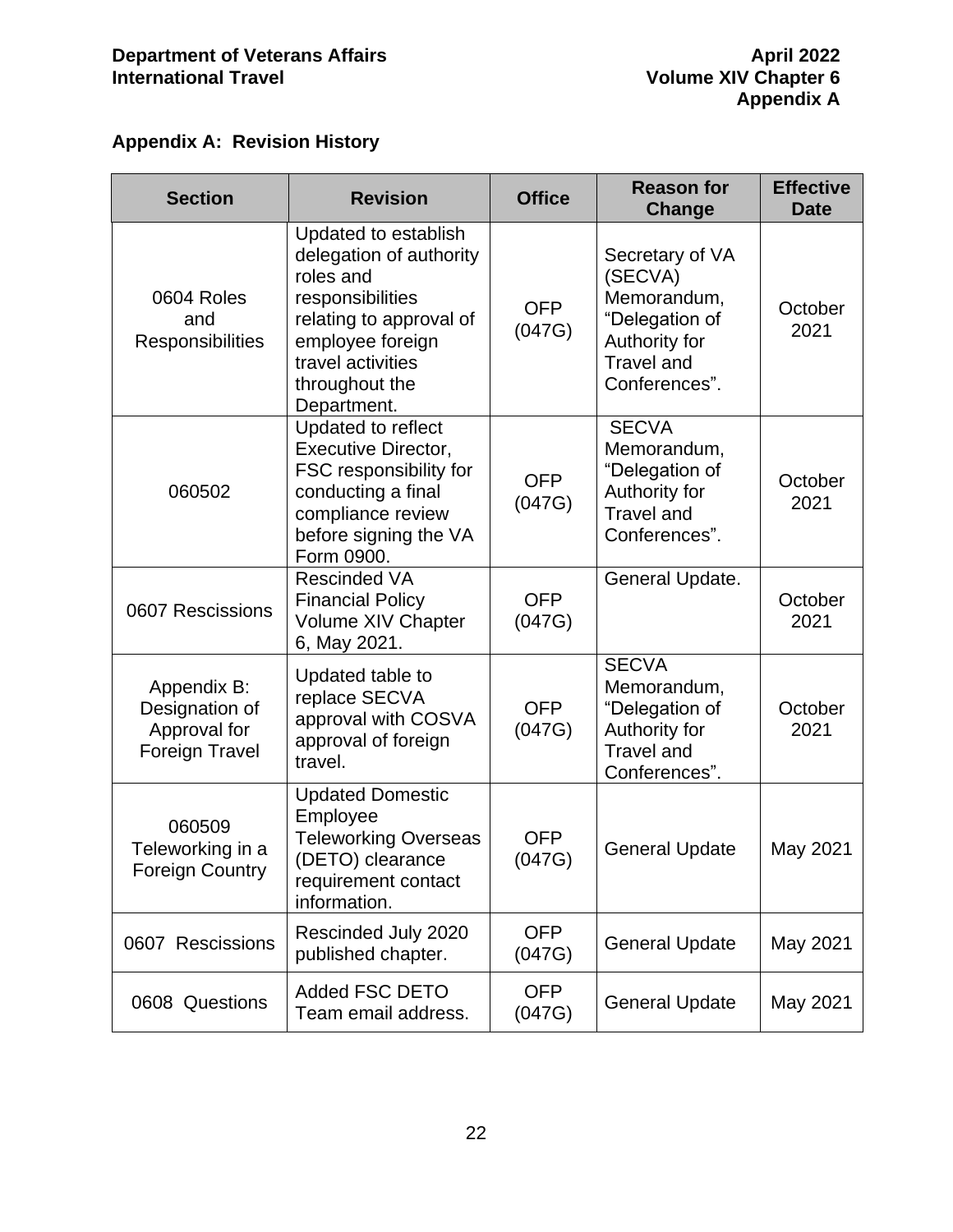| <b>Section</b>                                                                       | <b>Revision</b>                                                                                                                                                                                    | <b>Office</b>        | <b>Reason for</b><br>Change                                   | <b>Effective</b><br><b>Date</b> |
|--------------------------------------------------------------------------------------|----------------------------------------------------------------------------------------------------------------------------------------------------------------------------------------------------|----------------------|---------------------------------------------------------------|---------------------------------|
| Various                                                                              | Reformatted to new<br>policy format,<br>reorganized policy<br>sub-sections, and<br>completed a 5-year<br>review.                                                                                   | (OFP)<br>(047G)      | Leadership<br>organizational<br>change.                       | <b>July 2020</b>                |
| 0601 Overview                                                                        | Added passport<br>regulations, and key<br>points covered in this<br>chapter.                                                                                                                       | <b>OFP</b><br>(047G) | Leadership<br>organizational<br>change and<br>General Update. | <b>July 2020</b>                |
| 0603 Definitions                                                                     | Updated to reflect<br>current definitions.                                                                                                                                                         | <b>OFP</b><br>(047G) | General Update.                                               | <b>July 2020</b>                |
| 0604 Roles and<br>Responsibilities                                                   | Updated to reflect all<br><b>Financial Services</b><br>Center roles and<br>responsibilities<br>regarding passports<br>and foreign travel<br>reporting, and VA<br>Form 0900 approval<br>roles.      | <b>OFP</b><br>(047G) | Leadership<br>change and<br>General Update.                   | <b>July 2020</b>                |
| 060501 General<br><b>Rules</b>                                                       | Added guidance on<br>abiding laws while<br>performing foreign<br>travel; ethics<br>requirements;<br>dangerous country<br>and safe travel; and<br>foreign travel security<br>briefing requirements. | <b>OFP</b><br>(047G) | General Update.                                               | <b>July 2020</b>                |
| 060502 VA Form<br>0900, Foreign<br><b>Travel Country</b><br>Clearance<br>Application | <b>Consolidated all VA</b><br>Form 0900 policy<br>requirements in this<br>section. Changed VA<br>Form 0900 name.                                                                                   | <b>OFP</b><br>(047G) | General Update.                                               | <b>July 2020</b>                |
| 060503 Foreign<br><b>Travel Portal</b>                                               | Added use of Foreign<br><b>Travel Portal is</b><br>mandatory for all<br>foreign area travel<br>and provide policy<br>guidance on portal<br>requirements.                                           | <b>OFP</b><br>(047G) | General Update.                                               | <b>July 2020</b>                |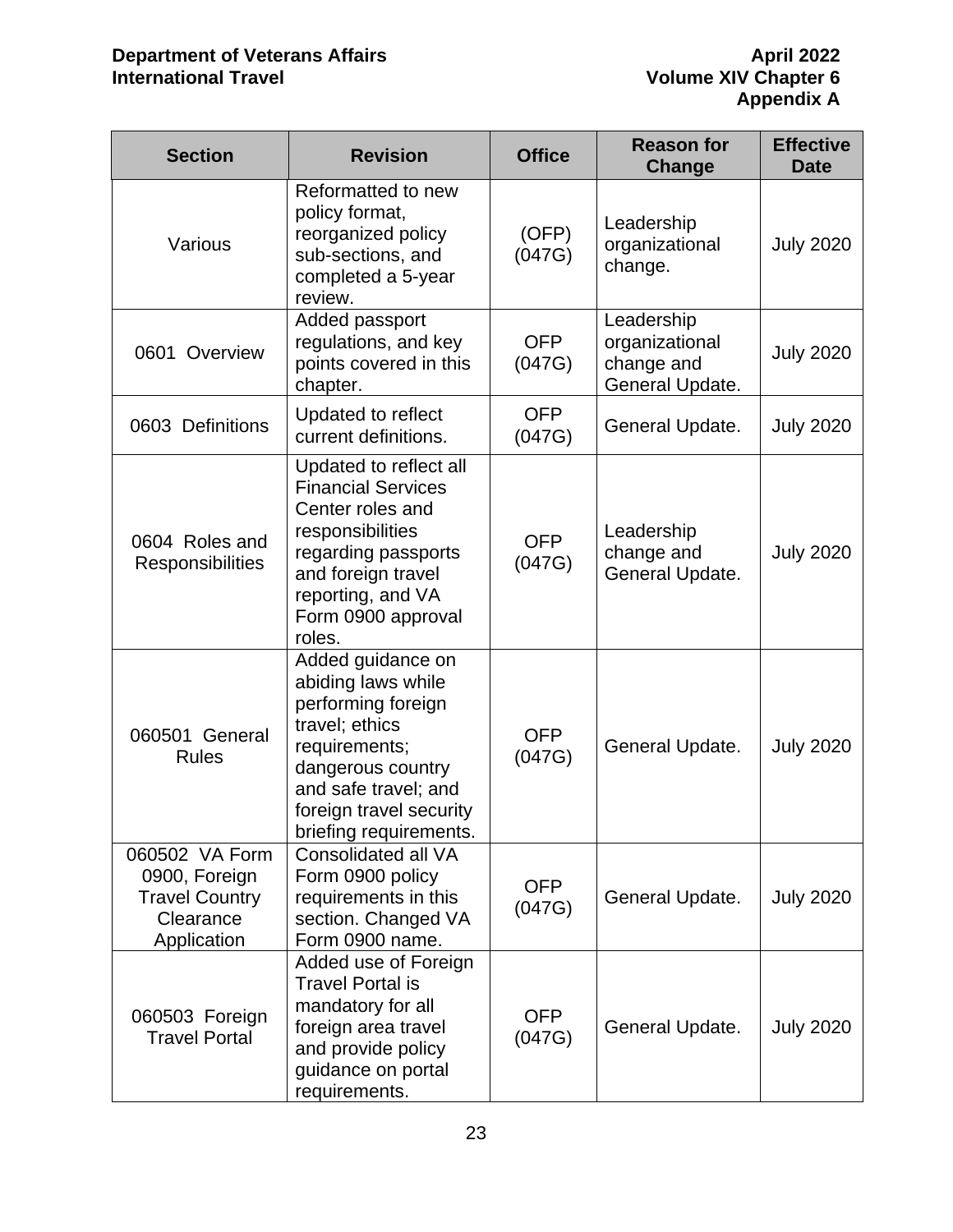| <b>Section</b>                                   | <b>Revision</b>                                                                                                                                                                                                                                                                                                                       | <b>Office</b>        | <b>Reason for</b><br><b>Change</b>                                                                                                                 | <b>Effective</b><br><b>Date</b> |
|--------------------------------------------------|---------------------------------------------------------------------------------------------------------------------------------------------------------------------------------------------------------------------------------------------------------------------------------------------------------------------------------------|----------------------|----------------------------------------------------------------------------------------------------------------------------------------------------|---------------------------------|
| 060504 Approval<br>of Foreign Travel             | Added foreign travel<br>requires an official<br>duty status;<br>authorized absence is<br>not an official duty<br>status; Approving<br>Officials are required<br>to ensure employees<br>performing foreign<br>area travel are in an<br>official duty status;<br>and consolidated<br>policy for approving<br>foreign travel VA<br>wide. | <b>OFP</b><br>(047G) | <b>Office of General</b><br>Counsel<br>guidance;<br>Leadership<br>change;<br>Rescission of<br><b>VHA's Foreign</b><br>Travel Handbook,<br>1400.06. | <b>July 2020</b>                |
| 060505 Issuance<br>of a Government<br>Passport   | Consolidated and<br>updated policy on<br>issuance and use<br>requirements,<br>including Permanent<br><b>Change of Station</b><br>(PCS) dependents.                                                                                                                                                                                    | <b>OFP</b><br>(047G) | Leadership<br>change.                                                                                                                              | <b>July 2020</b>                |
| 060506<br>Government<br>Passport<br>Applications | Consolidated and<br>improved guidance on<br>application<br>requirements. Added<br>guidance on passport<br>requirements for<br>children authorized<br>PCS. Added guidance<br>on denial of a<br>Government passport<br>including guidance on<br>an employee in<br>arrears on child<br>support.                                          | <b>OFP</b><br>(047G) | General Update.                                                                                                                                    | <b>July 2020</b>                |
| 060507 Visa<br>Requirements                      | Consolidated visa<br>requirements and<br>updated photo<br>guidance. Added the<br>requirement for a<br>transit-visa.                                                                                                                                                                                                                   | <b>OFP</b><br>(047G) | General Update.                                                                                                                                    | <b>July 2020</b>                |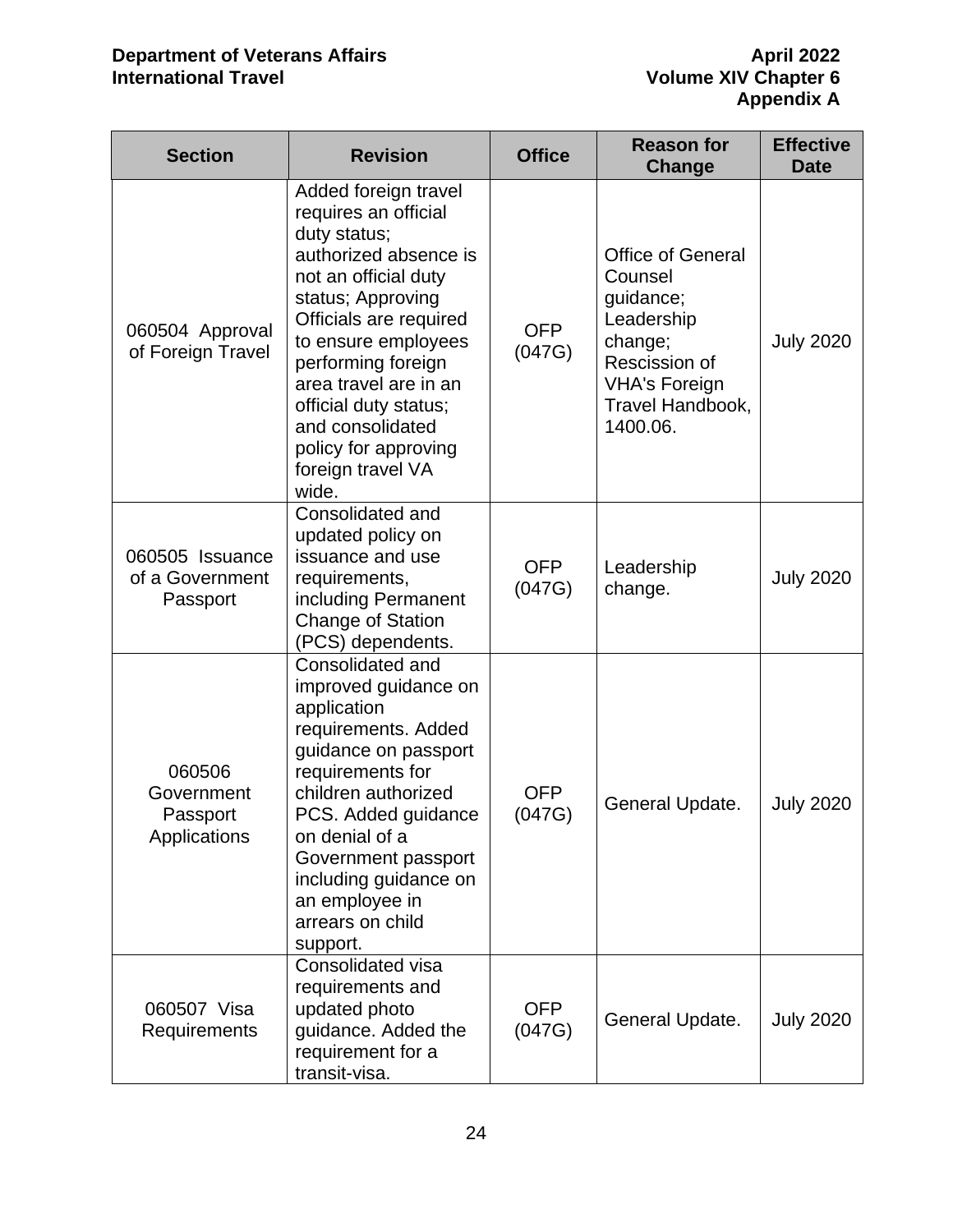| <b>Section</b>                                                               | <b>Revision</b>                                                                                                                                                                            | <b>Office</b>        | <b>Reason for</b><br>Change                                           | <b>Effective</b><br><b>Date</b> |
|------------------------------------------------------------------------------|--------------------------------------------------------------------------------------------------------------------------------------------------------------------------------------------|----------------------|-----------------------------------------------------------------------|---------------------------------|
| 060508 Lost or<br><b>Stolen</b><br>Government<br>Passports                   | Moved information<br>under a specific<br>section.                                                                                                                                          | <b>OFP</b><br>(047G) | General Update.                                                       |                                 |
| 060509<br>Teleworking in a<br><b>Foreign Country</b>                         | Moved information<br>under a specific<br>section.                                                                                                                                          | <b>OFP</b><br>(047G) | General Update.                                                       | <b>July 2020</b>                |
| 060510 National<br>Security<br>Requirements of<br><b>Executive Officials</b> | Moved information<br>under previous<br>Appendix H here as a<br>specific section.                                                                                                           | <b>OFP</b><br>(047G) | General Update.                                                       | <b>July 2020</b>                |
| 0606 Authorities<br>and References                                           | Updated current law<br>and references.                                                                                                                                                     | <b>OFP</b><br>(047G) | General Update.                                                       | <b>July 2020</b>                |
| 0607 Rescissions                                                             | Rescinded Vol XIV Ch<br>6, International Travel<br>dated August 2015.                                                                                                                      | <b>OFP</b><br>(047G) | General Update.                                                       |                                 |
| 0608 Questions                                                               | <b>Updated contact</b><br>information, passport<br>office email change.                                                                                                                    | <b>OFP</b><br>(047G) | General Update.                                                       | <b>July 2020</b>                |
| Appendices                                                                   | <b>Previous Appendices</b><br>removed or moved<br>into new policy<br>sections: B moved to<br>Section 060505; C<br>removed; D removed;<br>E and F moved to<br>060507; H moved to<br>060510. | <b>OFP</b><br>(047G) | General Update.                                                       | <b>July 2020</b>                |
| Appendix A                                                                   | Moved previous<br>revision history here.                                                                                                                                                   | <b>OFP</b><br>(047G) | General Update.                                                       | <b>July 2020</b>                |
| Appendix B                                                                   | Moved previous<br>Appendix A to B;<br>updated criteria and<br>positions authorized<br>to approve foreign<br>travel.                                                                        | <b>OFP</b><br>(047G) | General Update.                                                       | <b>July 2020</b>                |
| Appendix C                                                                   | Added VHA foreign<br>travel approval routing<br>procedures.                                                                                                                                | <b>OFP</b><br>(047G) | Rescission of<br><b>VHA's Foreign</b><br>Travel Handbook,<br>1400.06. | <b>July 2020</b>                |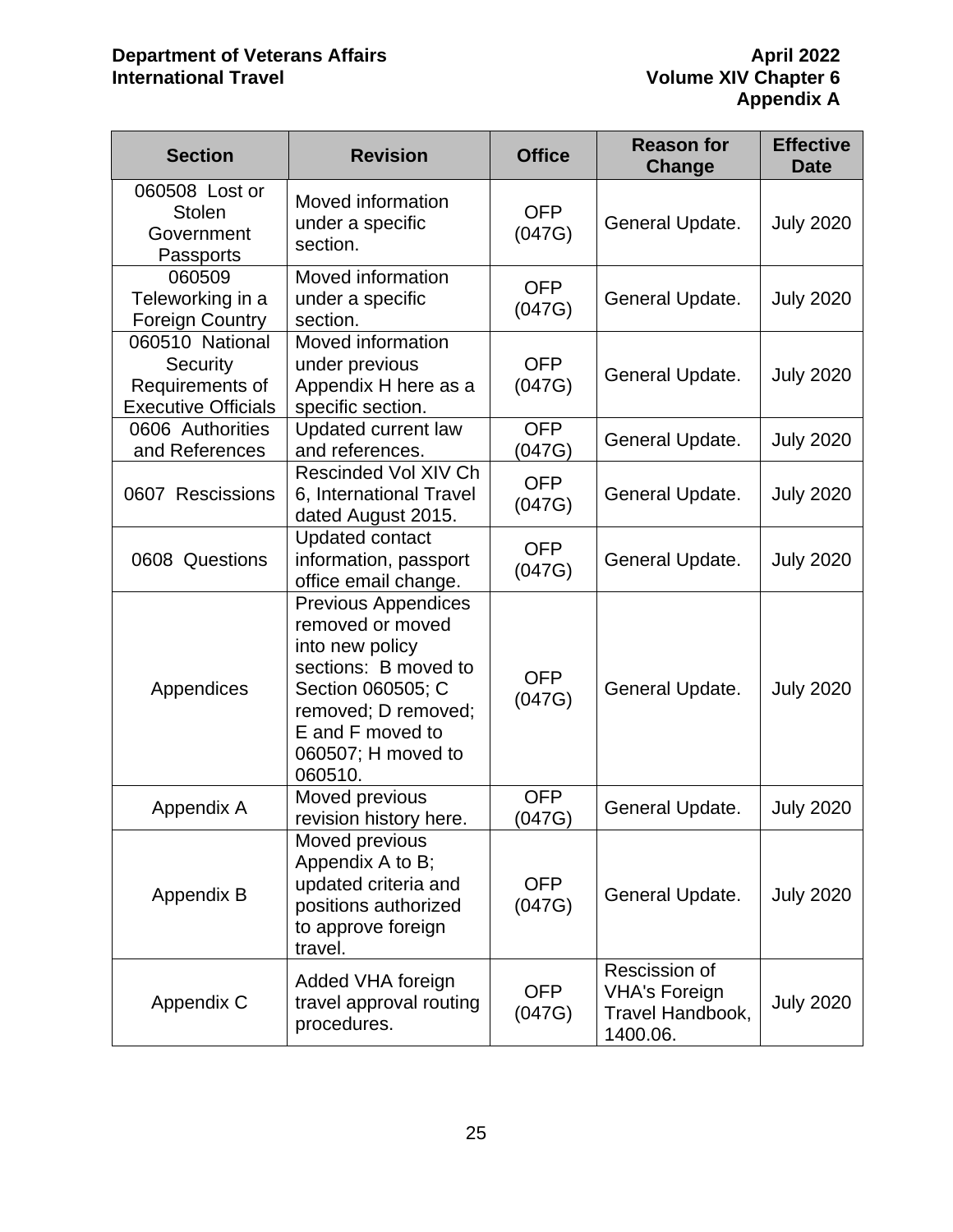| <b>Section</b> | <b>Revision</b>                                                                                                                                                                                                                                                                                                                      | <b>Office</b>        | <b>Reason for</b><br>Change | <b>Effective</b><br><b>Date</b> |
|----------------|--------------------------------------------------------------------------------------------------------------------------------------------------------------------------------------------------------------------------------------------------------------------------------------------------------------------------------------|----------------------|-----------------------------|---------------------------------|
| Appendix D     | Moved previous<br>Appendix G here and<br>updated travel<br>guidance.                                                                                                                                                                                                                                                                 | <b>OFP</b><br>(047G) | General Update.             | <b>July 2020</b>                |
| 060201 A       | Added requirement<br>upon approval within<br>the organizational<br>chain, foreign travel<br>requests must be<br>forwarded to the<br>Director, VA Financial<br>Services Center for<br>final approval.                                                                                                                                 | <b>OFP</b><br>(047G) |                             | <b>June 2019</b>                |
| 060403         | Added Director, VA<br><b>Financial Services</b><br>Center role and<br>responsibility for final<br>approval of all foreign<br>travel requests when<br>in compliance with the<br>FTR and VA policy.                                                                                                                                    | <b>OFP</b><br>(047G) |                             | <b>June 2019</b>                |
| 0607           | <b>Rescinded August</b><br>2015 Vol XIV Ch. 6,<br>International Travel.                                                                                                                                                                                                                                                              | <b>OFP</b><br>(047G) |                             | <b>June 2019</b>                |
| Appendix A     | <b>Updated Delegation</b><br>of Authority verbiage<br>to reflect that VACO<br>foreign travel<br>approval is required<br>by the Assistant<br>Secretaries or Other<br>Key Officials. Also,<br>BVA approval is<br>required from the<br>Chairman, BVA.<br>Removed the first<br>asterisk and<br>unnecessary<br>corresponding<br>sentence. | <b>OFP</b><br>(047G) |                             | <b>June 2019</b>                |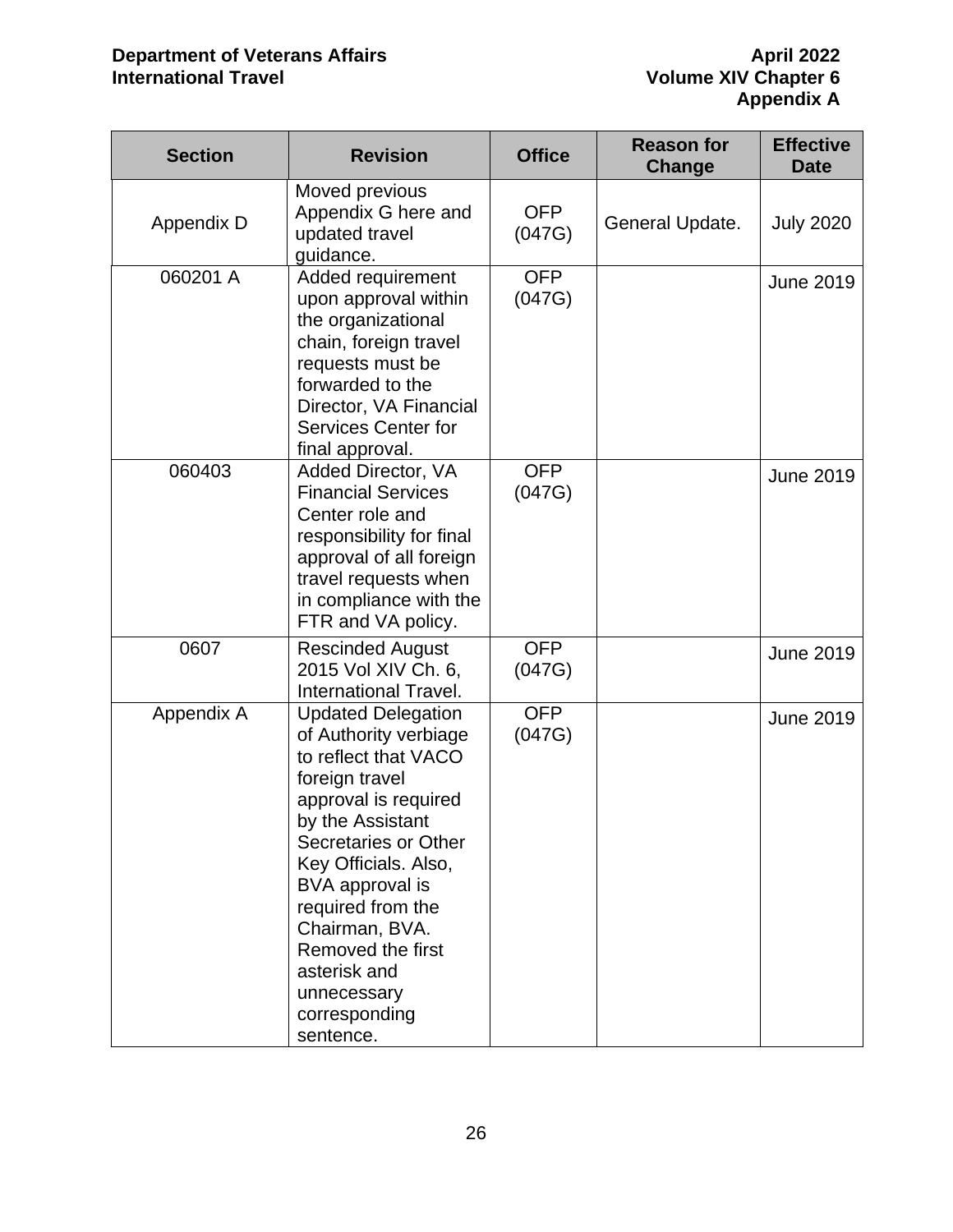| <b>Section</b> | <b>Revision</b>                                                                                                                                                                                         | <b>Office</b>         | <b>Reason for</b><br>Change | <b>Effective</b><br><b>Date</b> |
|----------------|---------------------------------------------------------------------------------------------------------------------------------------------------------------------------------------------------------|-----------------------|-----------------------------|---------------------------------|
| Overall        | <b>Updated Department</b><br>of State to DoS and<br><b>Travel Passport</b><br>Office to FSC<br><b>International Travel</b><br>Team. Grammar and<br>punctuation correction<br>throughout the<br>chapter. | <b>OFP</b><br>(047GA) |                             | August<br>2015                  |
| 060202.03      | Removed an out of<br>date requirement for<br>VA processing of<br>tourist passports.                                                                                                                     | <b>OFP</b><br>(047GA) |                             | August<br>2015                  |
| 060204B        | Added the<br>requirements for<br>teleworking in a<br>foreign country.                                                                                                                                   | <b>OFP</b><br>(047GA) |                             | August<br>2015                  |
| 060404         | <b>Added CTCCS</b><br><b>International Travel</b><br><b>Team under Roles</b><br>and Responsibilities.                                                                                                   | <b>OFP</b><br>(047GA) |                             | August<br>2015                  |
| 0608           | <b>Updated CTCCS</b><br><b>International Travel</b><br>Team email.                                                                                                                                      | <b>OFP</b><br>(047GA) |                             | August<br>2015                  |
| Appendix C     | <b>Updated Mailing time</b><br>and the use of<br>Traceable mailing.                                                                                                                                     | <b>OFP</b><br>(047GA) |                             | August<br>2015                  |
| Appendix D     | Updated a name<br>change for<br><b>International Travel</b><br>Team.                                                                                                                                    | <b>OFP</b><br>(047GA) |                             | August<br>2015                  |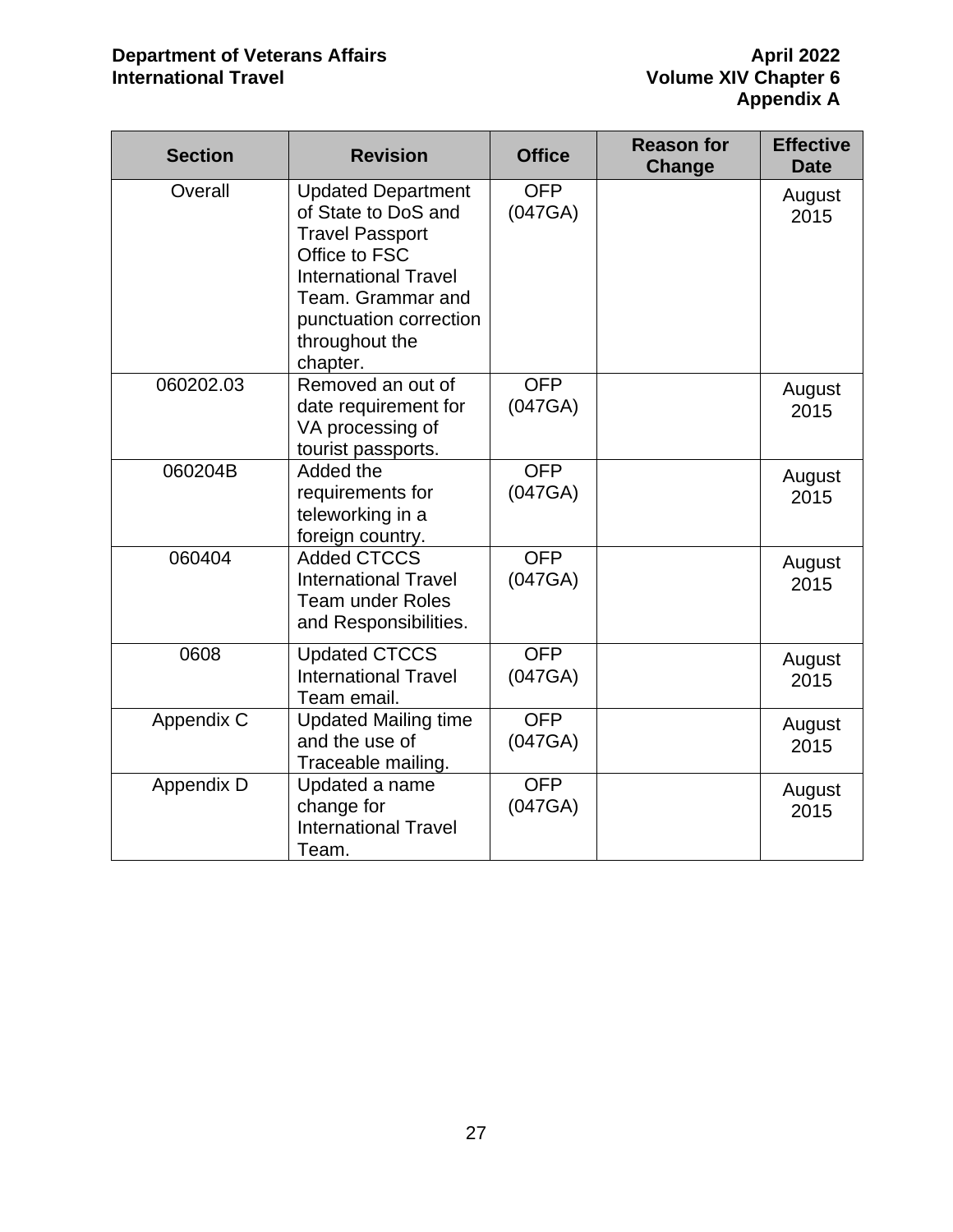**Appendix B: Designation of Approval for Foreign Travel**

<span id="page-28-0"></span>

| <b>Authority Designated*</b>                                                                                                                                                                                                                                       |              | <b>Under Secretaries,</b><br><b>SECVA Assistant Secretaries, and</b><br><b>Other Key Officials</b> | <b>Staff Office</b><br><b>Employees</b>                      | <b>VHA Employees</b>                                             | <b>VBA/NCA</b><br><b>Employees</b>                                                 |
|--------------------------------------------------------------------------------------------------------------------------------------------------------------------------------------------------------------------------------------------------------------------|--------------|----------------------------------------------------------------------------------------------------|--------------------------------------------------------------|------------------------------------------------------------------|------------------------------------------------------------------------------------|
| Approval of Foreign Travel.                                                                                                                                                                                                                                        | <b>COSVA</b> | <b>COSVA</b>                                                                                       | Assistant<br>Secretaries or<br>Other Key<br><b>Officials</b> |                                                                  | <b>Under Secretaries or</b><br><b>Principal Deputy</b><br><b>Under Secretaries</b> |
| Approval of Foreign Travel less than or equal to 7 days in<br>duration (single or cumulative trip in a fiscal year) and/or cost<br>is less than or equal to \$3,000 from all funding sources.                                                                      |              |                                                                                                    |                                                              | <b>VHA Medical</b><br><b>Center Directors</b>                    |                                                                                    |
| Approval of Foreign Travel equal to or greater than 8 days,<br>but less than or equal to 14 days in duration (single or<br>cumulative trip in a fiscal year) and/or cost is greater than<br>\$3,000 but less than or equal to \$6,000 from all funding<br>sources. |              |                                                                                                    |                                                              | <b>VISN Director**</b>                                           |                                                                                    |
| Approval of VHA foreign travel for any staff to the Philippines<br>Outpatient Clinic (OPC) providing oversight operational,<br>clinical, or administrative guidance.                                                                                               |              |                                                                                                    |                                                              | <b>VISN 21 Director</b>                                          |                                                                                    |
| Approval of Foreign Travel equal to or greater than 14 days in<br>duration (single or cumulative trip in a fiscal year) and/or cost<br>is greater than \$6,000 from all funding sources.                                                                           |              |                                                                                                    |                                                              | <b>Under Secretary or</b><br><b>Deputy Under</b><br>Secretary ** |                                                                                    |
| Travel to countries listed on the Department of State's<br>dangerous country list or if there are significant legal issues<br>involved, as documented by the Ethics Specialty Team, Office<br>of General Counsel.                                                  |              |                                                                                                    |                                                              | <b>Under Secretary or</b><br>Deputy Under<br>Secretary **        |                                                                                    |
| Funds are donated by a foreign government entity.                                                                                                                                                                                                                  |              |                                                                                                    |                                                              | Under Secretary or<br>Deputy Under<br>Secretary **               |                                                                                    |

\*Approval authority cannot be re-delegated.

\*\*For VHA, each approval level requires approval from a previous level as specified in Appendix C, Veterans Health Administration Approval.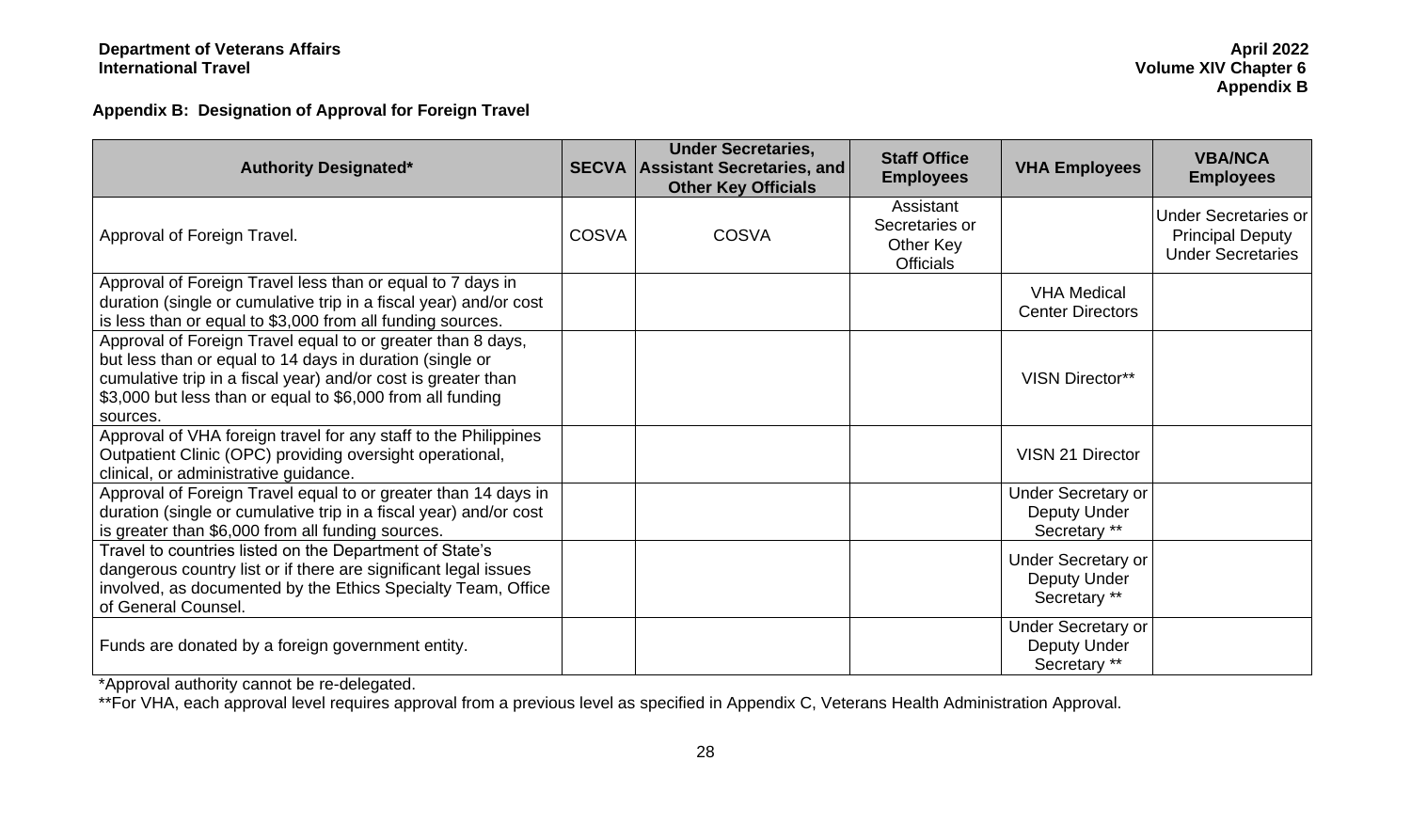#### <span id="page-29-0"></span>**Appendix C: Veterans Health Administration Approval**

The information included in this appendix applies ONLY to VHA employee TDY foreign area travel approval requests. General guidance on VHA specific foreign area travel policy requirements are provided, including Level I, II, and III review criteria and the position required to approve the VA Form 0900, Foreign Travel Country Clearance Application at each Level.

- A. Review and approval levels (reference table below) required for foreign area travel are determined through a multi-level process, as the potential for risk, cost, or legal issues arise. The approval level is determined by the position of the individual traveling; the danger of the country; the travel funding source; the total number of days requested in a fiscal year; the total cost of a single travel request; and any legal issues associated with the travel.
- B. Advance approval of foreign area travel is required. Retroactive approval will not be granted. Travelers will not engage in foreign travel without prior approval and may be subject to administrative actions if they do.
- C. Requests for foreign area travel exceeding 30 days in a single trip will be considered an Extended Educational Leave trip and are required to be processed under both the Extended Educational Leave and the Foreign Travel Portal approval processes.
- D. Medical Care appropriations will not be used to fund foreign travel for trainees; Without Compensation (WOC) appointees; or less than 3/8 part-time physicians.
- E. Funds are not earmarked specifically for foreign travel. Approval of funds for foreign travel are required to be based on the availability of local (facility, Veterans Integrated Service Network (VISN), or program office) appropriated travel funds.
- F. Foreign travel approval to attend a conference to participate as a speaker or in another official role is required to be documented by an invitation/request to do so. Foreign travel approval to attend a conference, without formal participation of the traveler on the agenda, is contingent on the foreign travel Approving Official's evaluation of the specific circumstances for attending.
- G. Foreign travel will not be approved for routine purposes or to accommodate personal interests. Employees will understand the following:
	- Annual leave in conjunction with official travel is scrutinized;
	- Annual leave will not be approved if the number of annual leave days exceeds the number of official duty travel days;
	- All requests for annual leave are required to be approved before commencing travel;
	- Requests to use annual leave after commencing travel will be disapproved for this period of travel; and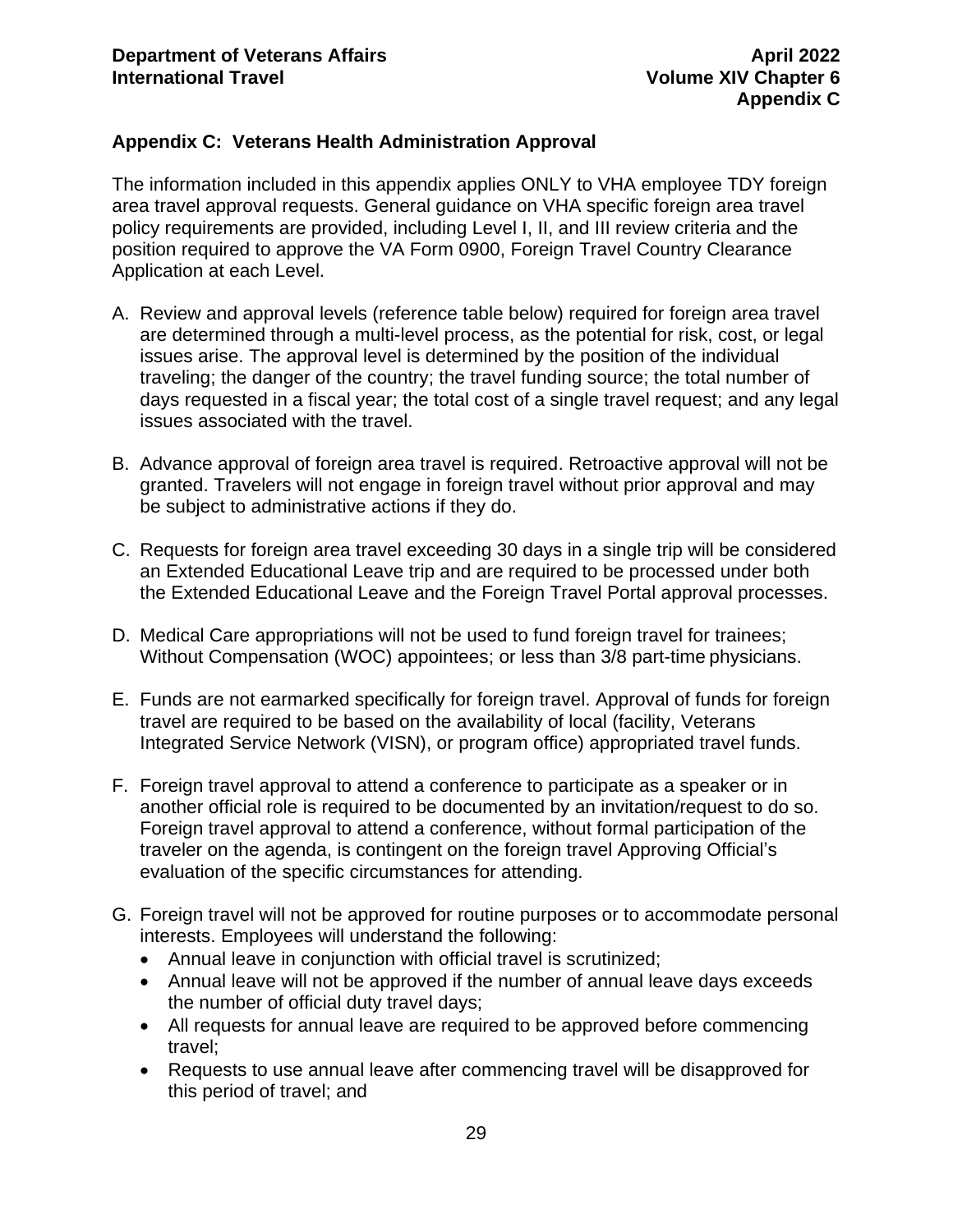- Emergencies arising while on foreign travel requiring leave are handled locally on a case-by-case basis and are required to be coordinated through FSC.
- H. All VHA foreign travel approval requests are subject to a review of specific criteria and approval at various levels based on the travel episode. A Level I review is required to meet the criteria established for Level I approval. Once Level I approval is obtained, if the travel episode involves one or more Level II criteria, it will require a Level II review and approval. Once Level II approval is obtained, if the travel episode involves one or more Level III criteria, it will require a Level III review and approval. Should a foreign travel request require approval at a higher level, each level's approver is required to document their level review has been approved before forwarding up to the next level for approval. If travel is disapproved, it does not move on to the next level for approval.

A supervisor or service chief approval signature is required to initially submit the VA Form 0900 to FSC and to begin the approval review process. To approve, the required approval review level is required to determine the foreign travel is in the best interest of VHA and by extension VA. VHA has established three levels of review and approval for travel to a foreign area as follows:

| <b>Level</b> | <b>VAMC Staff</b>                                                                                                | <b>VISN Staff</b>                                                                                                | <b>VACO Staff</b>                                                                                                                                                |
|--------------|------------------------------------------------------------------------------------------------------------------|------------------------------------------------------------------------------------------------------------------|------------------------------------------------------------------------------------------------------------------------------------------------------------------|
| Level I      | <b>Medical Center</b><br><b>Director</b>                                                                         | <b>Network Director</b>                                                                                          | <b>Executive Leader of</b><br>a Program Office<br>(i.e. Chief Officer)                                                                                           |
| Level II     | Network Director, or<br>VISN 21 Director if<br>travel is to the<br><b>Philippines Outpatient</b><br>Clinic (OPC) | Executive Leader of<br>10N/Field Operations,<br>or VISN 21 Director if<br>travel is to Philippines<br><b>OPC</b> | <b>Executive Leader</b><br>reporting to the USH<br>(i.e. Assistant Under<br>Secretary for<br>Health), or VISN 21<br>Director if travel is to<br>Philippines OPC. |
| Level III    | <b>Under Secretary for</b><br>Health (USH) or<br><b>Deputy Under</b><br>Secretary for Health<br>(DUSH)           | <b>USH or DUSH</b>                                                                                               | <b>USH or DUSH</b>                                                                                                                                               |

Level I, II, and III approvers may require additional approvals, documents, or consultations not specified below, as required by your department. Consult with your supervisor or service chief regarding these additional requirements before submitting an approval request for review.

1. Level I Review/Approval criteria are listed below. If the travel involves a Level II criterion, the Level I approval is required to be determined and granted before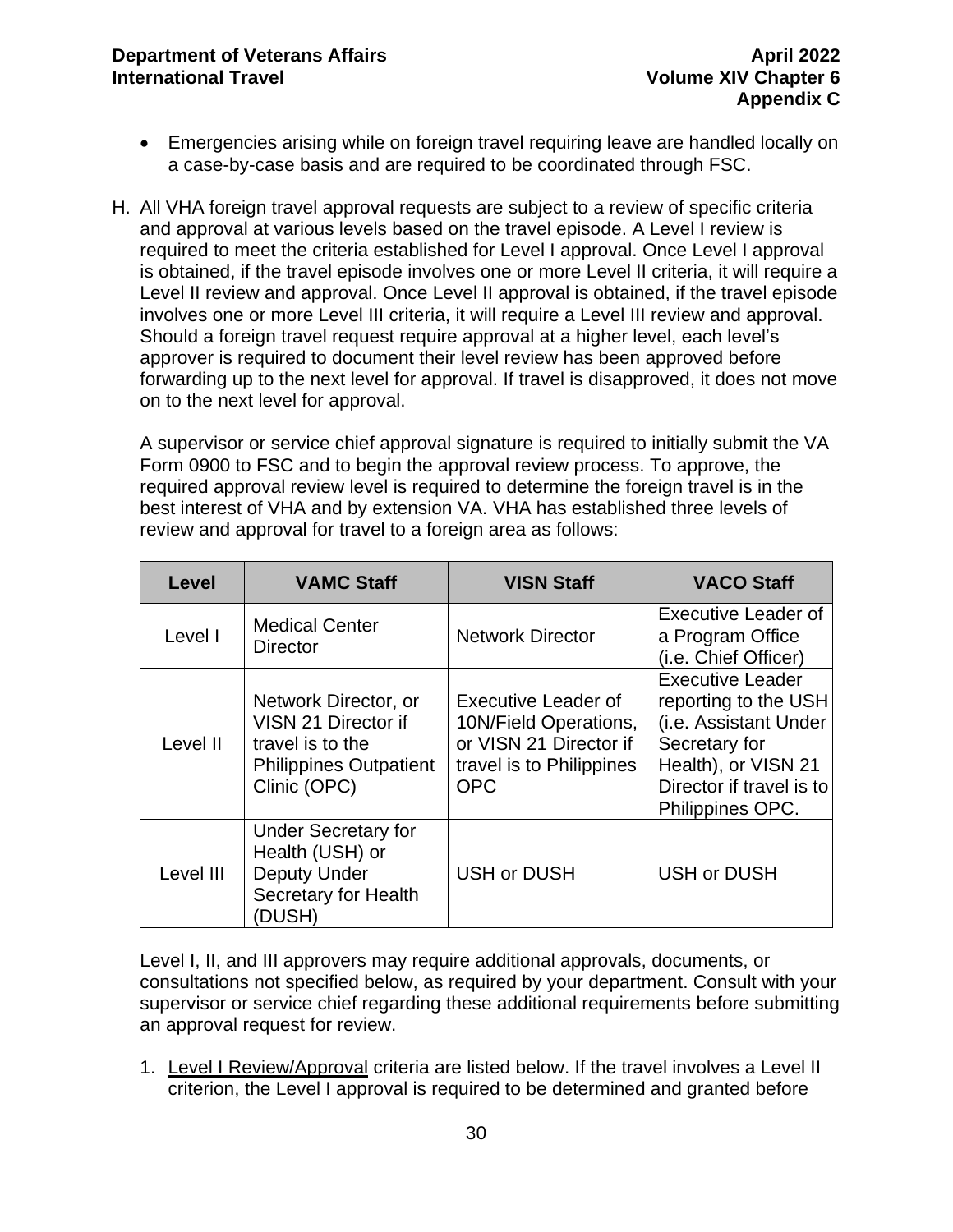moving forward for Level II review for approval.

- a. Verify the VHA employee has provided their VA Form 0900, signed by their supervisor or service chief, and all other required approvals, documents, and consultations have been provided.
- b. Determine whether the travel is of benefit to the VA.
- c. If a gift or donation is involved, ensure VA Form 0893, Advance Review of Offer to Donate Support for Official Travel has been completed by the traveler and reviewed and approved by the Ethics Specialty Team, Office of General Counsel for the acceptance of the gift(s) (Funding Source Criteria). Approval reviews are required to ensure travel to foreign countries is a fiscally responsible decision and avoids conflicts of interest generated by the acceptance of gifts, i.e. when funding originates from a non-VA source, including gifts from foreign governments.
- d. Verify the traveler is eligible for foreign travel.
- e. Ensure the following appropriate reviews and approvals have taken place or conditions have been met, and the resulting responses, comments, or documentation are provided for review:
	- The local Education Committee or the Research and Development Committee review and approval is completed;
	- If VA-appropriated research funds are being used, the mandatory review and approval by VHA Office of Research and Development is completed;
	- The request to obtain a Government passport is in progress and was submitted in advance of travel;
	- The travel involves a scientific meeting, educational experience, or other appropriate opportunities not reasonably available in the U.S.;
	- The traveler has either been invited by a credible and well-known national or international organization, or attendance is based on specific circumstances justifying attendance;
	- If more than one person is applying for travel to the same meeting, a determination is required to be made that multiple travelers are warranted; and
	- The balance between official time and personal time is determined to be reasonable and appropriate.
- f. Level I approval is required for less than or equal to seven (7) days in duration (single or cumulative trip in a fiscal year) and/or cost is less than or equal to \$3,000 from all funding sources.
- 2. Level II Review/Approval criteria are listed below. If the travel episode involves a Level III criterion, the Level II approval is required to be determined and granted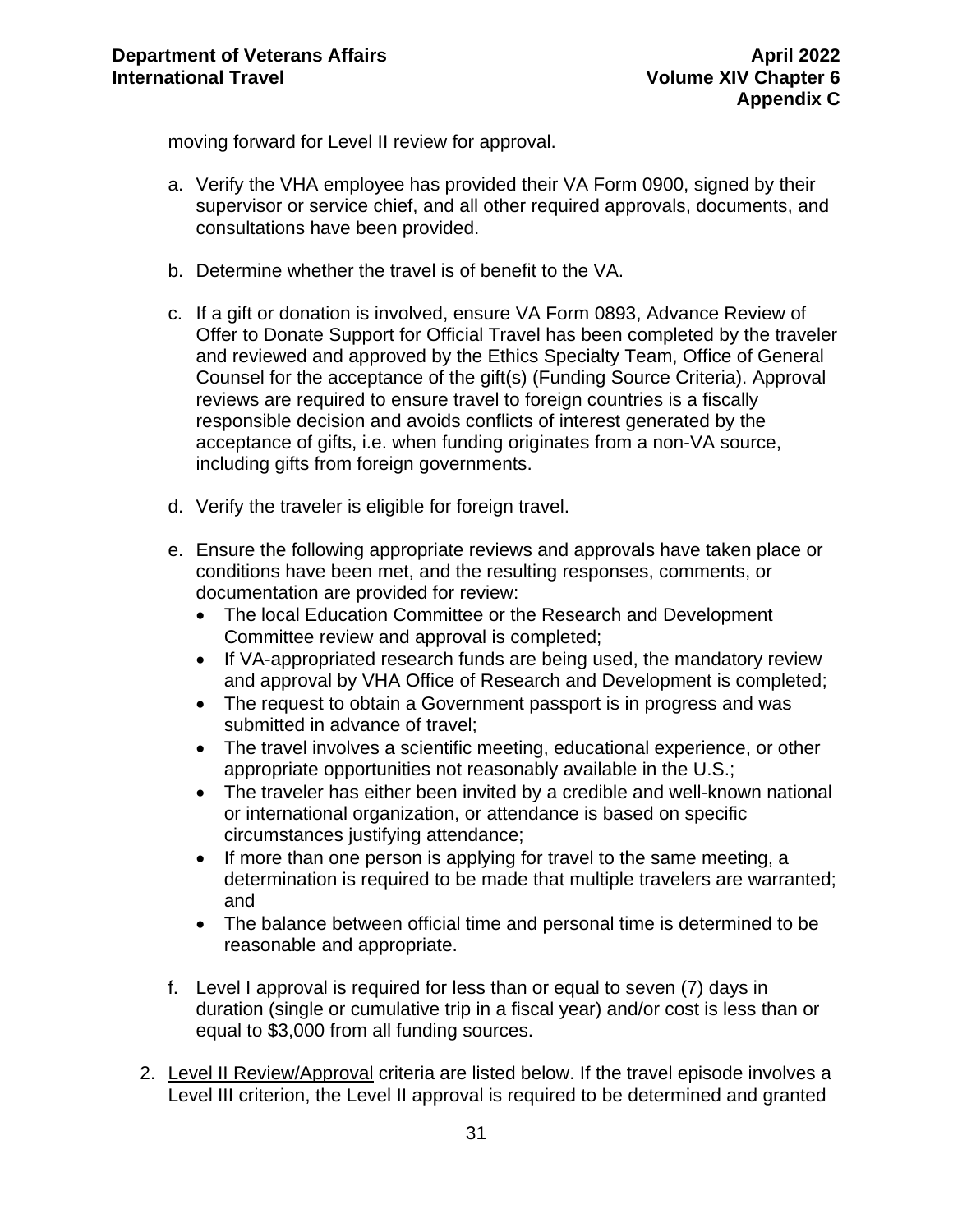before moving forward for Level III review for approval.

- a. Number of days and cost: Level II approval is required for travel equal to or greater than 8-days, but less than 14 days in duration (single or cumulative trip in a fiscal year) and/or cost is greater than \$3,000 but less than or equal to \$6,000 from all funding sources.
- b. The Level II review and approval of foreign travel requests for any VA staff to the Philippines OPC is designated to the VISN 21 Network Director only. The approval authority is limited to authorizing VA staff that may provide oversight operational, clinical, or administrative guidance to the clinic. Travel to the OPC is the only VA medical care facility located in a foreign country and is an integral part of the U.S. mission to the Republic of the Philippines. As a result of its mission, travel to the Philippines is required for oversight and conduct of clinical and administrative operations. Travel to the OPC for site visits are considered part of conducting responsible and routine business.

Travel requests to Manila or the Philippines not involving specific VHA work at the Philippines OPC will follow all requirements of Foreign Travel Requests, review and approval, and is not designated to the VISN 21 Network Director but will require Medical Center Director or Network Director approval accordingly.

Medical Center Directors, Network Directors, and VISN 21 Network Director approvers are responsible for notifying travelers that at no time while on VAsupported foreign travel shall a VA patient care provider assume responsibility for the clinical care of a non-VA patient, except those non-Veteran patients at the Philippines OPC, or for providing humanitarian care under emergency circumstances. This prohibition applies to periods of all VA supported travel. While on foreign travel, an employee generally is not protected by 38 U.S.C. 7316, Malpractice and negligence suits: defense by United States or the 28 U.S.C. 2679, Exclusiveness of remedy (commonly referred to as the Westfall Act) for personal liability (malpractice) in the care of non-VA patients.

- 3. Level III Review/Approval will only be requested once both a Level I and II approval has been obtained. The USH or DUSH will review the following travel episode criterion and will determine if approval is warranted.
	- a. The duration of travel is equal to or greater than 15-days in duration (single or cumulative trip in a fiscal year).
	- b. The cost of the travel exceeds \$6,000 from all funding sources.
	- c. Travel funds are paid or donated by a foreign government.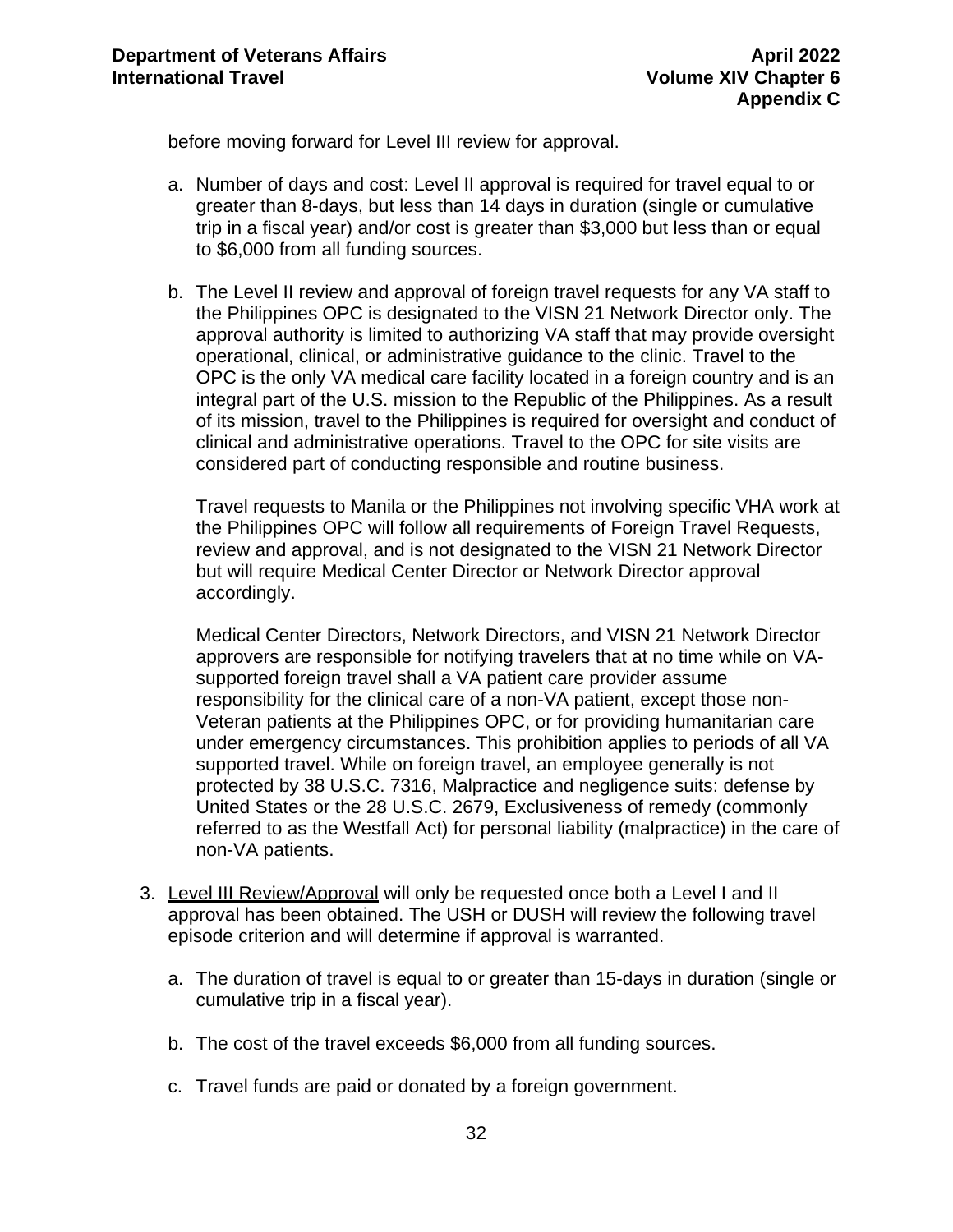- d. The foreign travel involves travel to a dangerous country designated by DoS.
- e. Travel involves significant legal issues as documented by the Ethics Specialty Team, Office of General Counsel.
- 4. Once the required approval signatures have been obtained the traveler will send the VA Form 0900 via email to the FSC at [InternationalTravelService@va.gov.](mailto:InternationalTravelService@va.gov)